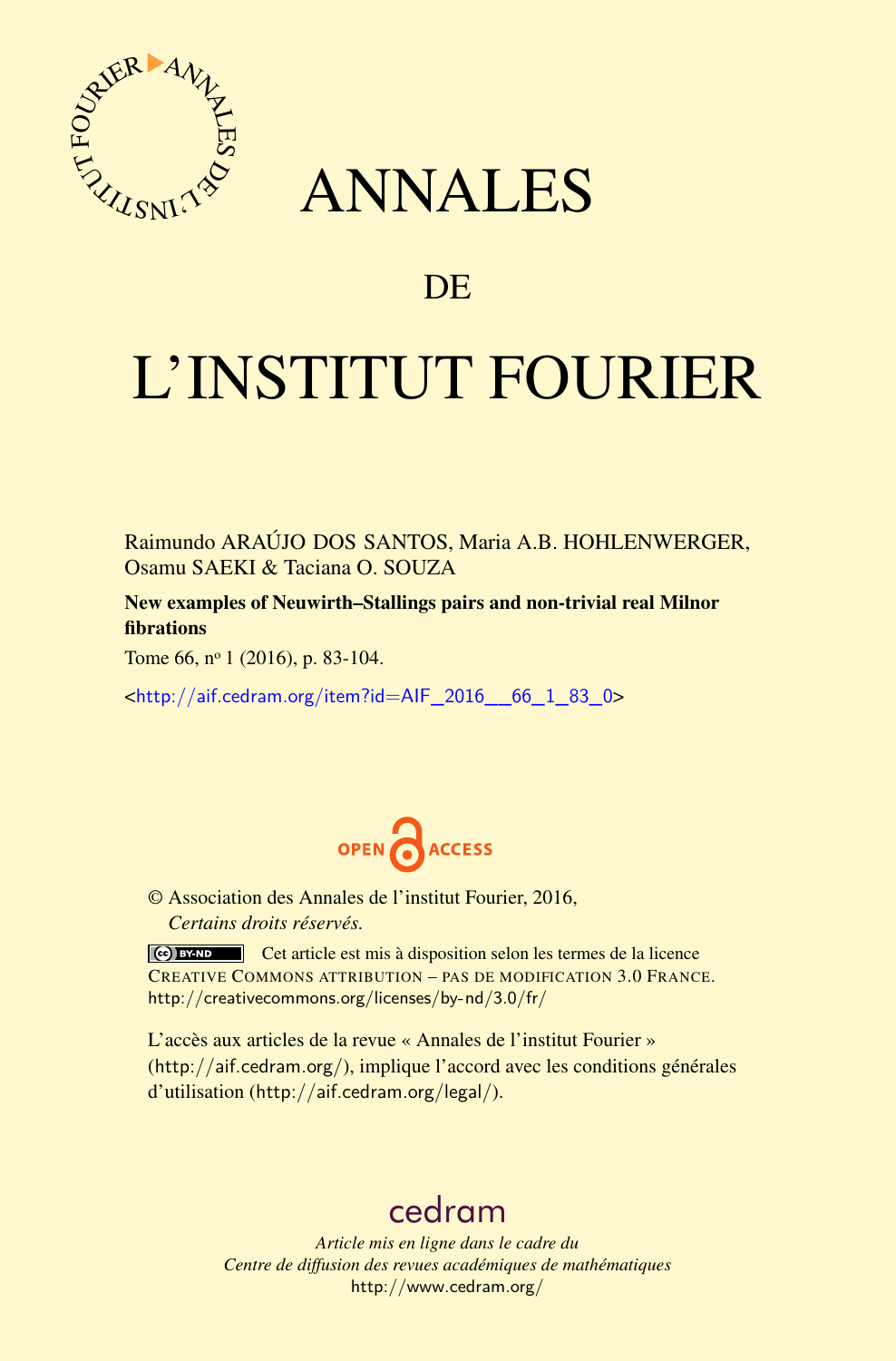#### NEW EXAMPLES OF NEUWIRTH–STALLINGS PAIRS AND NON-TRIVIAL REAL MILNOR FIBRATIONS

#### **by Raimundo ARAÚJO DOS SANTOS, Maria A.B. HOHLENWERGER, Osamu SAEKI & Taciana O. SOUZA**

ABSTRACT.  $\qquad$  We use the topology of configuration spaces to give a characterization of Neuwirth–Stallings pairs  $(S^5, K)$  with dim  $K = 2$ . As a consequence, we construct polynomial map germs  $(\mathbb{R}^6, 0) \to (\mathbb{R}^3, 0)$  with an isolated singularity at the origin such that their Milnor fibers are not diffeomorphic to a disk, thus putting an end to Milnor's non-triviality question. Furthermore, for a polynomial map germ  $(\mathbb{R}^{2n},0) \to (\mathbb{R}^n,0)$  or  $(\mathbb{R}^{2n+1},0) \to (\mathbb{R}^n,0)$ ,  $n \geq 3$ , with an isolated singularity at the origin, we study the conditions under which the associated Milnor fiber has the homotopy type of a bouquet of spheres. We then construct, for every pair  $(n, p)$  with  $n/2 \geqslant p \geqslant 2$ , a new example of a polynomial map germ  $(\mathbb{R}^n,0) \to (\mathbb{R}^p,0)$  with an isolated singularity at the origin such that its Milnor fiber has the homotopy type of a bouquet of a positive number of spheres.

Résumé. — Nous utilisons la topologie des espaces de configuration pour caractériser les paires de Neuwirth–Stallings  $(S^5, K)$ , où *K* est de dimension 2. En conséquence, nous construisons des germes d'applications polynomiales  $(\mathbb{R}^6,0) \to (\mathbb{R}^3,0)$ ayant une singularité isolée à l'origine tels que leurs fibres de Milnor ne soient pas difféomorphes au disque, mettant ainsi un terme à la question de non-trivialité due à Milnor. En outre, pour un germe d'application polynomiale (R2*p,* 0) → (R*p,* 0) ou  $(\mathbb{R}^{2p+1},0) \to (\mathbb{R}^p,0)$  ayant une singularité isolée à l'origine, nous étudions les conditions dans lesquelles la fibre de Milnor associée ait le type d'homotopie d'un bouquet de sphères. De plus, nous construisons pour chaque paire (*n, p*), où  $n/2 \geqslant p \geqslant 2$ , un nouveau exemple d'un germe d'application polynomiale  $(\mathbb{R}^n,0) \to (\mathbb{R}^p,0)$  ayant une singularité isolée à l'origine tel que la fibre de Milnor associée ait le type d'homotopie d'un bouquet de sphères non triviales.

#### **1. Introduction**

In the book "Singular points of complex hypersurfaces" [\[12\]](#page-21-0), John Milnor studied the topology of complex polynomial function germs in terms of the

Keywords: Neuwirth–Stallings pair, higher open book structure, configuration space, real Milnor fiber, real polynomial map germ. Math. classification: 32S55, 57R45, 58K05.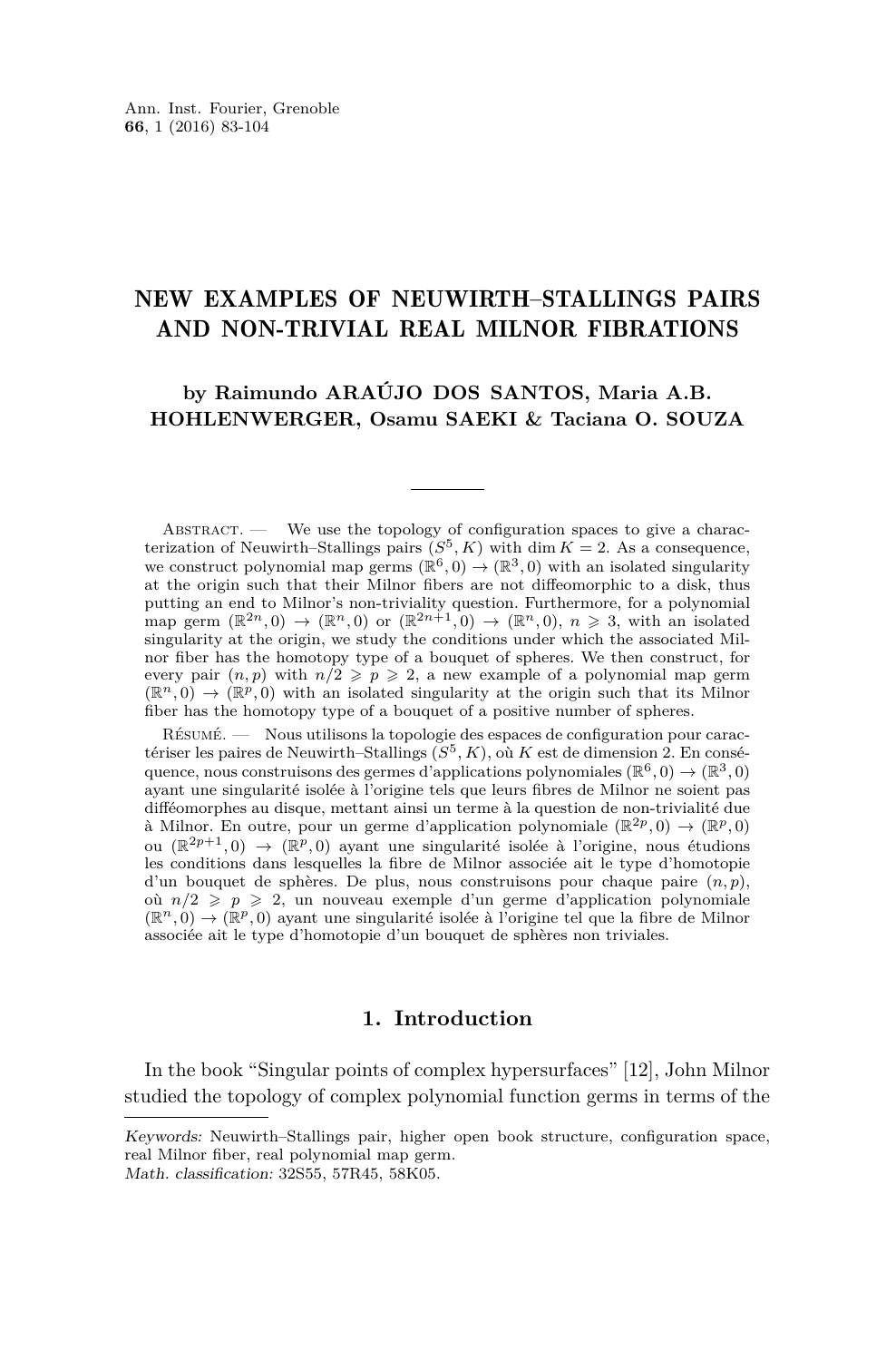associated locally trivial fiber bundles. He also showed the existence of such structures for real polynomial map germs with an isolated singularity as follows.

<span id="page-2-0"></span>THEOREM 1.1 ([\[12,](#page-21-0) Theorem 11.2]). — Let  $f : (\mathbb{R}^n, 0) \to (\mathbb{R}^p, 0), n \geq 0$  $p \geqslant 2$ , be a polynomial map germ with an isolated singularity at the origin. Then, there exists an  $\varepsilon_0 > 0$  such that for all  $0 < \varepsilon \leq \varepsilon_0$ , the complement of an open tubular neighborhood of the link  $K = f^{-1}(0) \cap S_{\varepsilon}^{n-1}$  in  $S_{\varepsilon}^{n-1}$ is the total space of a smooth fiber bundle over the sphere  $S^{p-1}$ , with each fiber  $F_f$  being a smooth compact  $(n-p)$ –dimensional manifold bounded by a copy of *K*, where  $S_{\varepsilon}^{n-1}$  denotes the sphere in  $\mathbb{R}^n$  with radius  $\varepsilon$  centered at the origin.

Motivated by the above theorem, Looijenga formulated the following notion.

DEFINITION 1.2 (Looijenga [\[11\]](#page-21-1)). — Let  $K = K^{n-p-1}$  be an oriented submanifold of dimension  $n-p-1$  of the oriented sphere  $S^{n-1}$  with trivial normal bundle, or let  $K = \emptyset$ . Suppose that for some trivialization c:  $N(K) \to K \times D^p$  of a tubular neighborhood  $N(K)$  of K, the fiber bundle defined by the composition

$$
N(K) \setminus K \stackrel{c}{\to} K \times (D^p \setminus \{0\}) \stackrel{\pi}{\to} S^{p-1},
$$

with the last projection being given by  $\pi(x, y) = y/||y||$ , extends to a smooth fiber bundle  $S^{n-1} \setminus K \to S^{p-1}$ . Then, the pair  $(S^{n-1}, K^{n-p-1})$ is called a Neuwirth–Stallings pair, or an NS–pair for short.

In fact, Milnor [\[12\]](#page-21-0) proved that, under the hypothesis of Theorem [1.1,](#page-2-0)  $(S^{n-1}_{\varepsilon}, f^{-1}(0) \cap S^{n-1}_{\varepsilon})$  is an NS–pair. In this case Looijenga called it the NS–pair associated to the singularity.

More recently, several generalizations of such a structure have been obtained. For instance, see [\[16,](#page-22-0) [17,](#page-22-1) [18\]](#page-22-2).

As pointed out by Milnor in [\[12,](#page-21-0) p. 100], the hypothesis of Theorem [1.1](#page-2-0) is so strong that examples are difficult to find, and he posed the following question.

<span id="page-2-1"></span>PROBLEM 1.3. — For which dimensions  $n \geqslant p \geqslant 2$  do non-trivial examples exist ?

Milnor did not exactly specify what "trivial" means here: however, he proposed to say that a real polynomial map germ  $f : (\mathbb{R}^n, 0) \to (\mathbb{R}^p, 0)$  is trivial if the fiber  $F_f$  of the bundle given in Theorem [1.1](#page-2-0) is diffeomorphic to a closed disk *D<sup>n</sup>*−*<sup>p</sup>* . In particular, this implies that the fibers of the associated NS–pair are diffeomorphic to the  $(n-p)$ –dimensional open disk.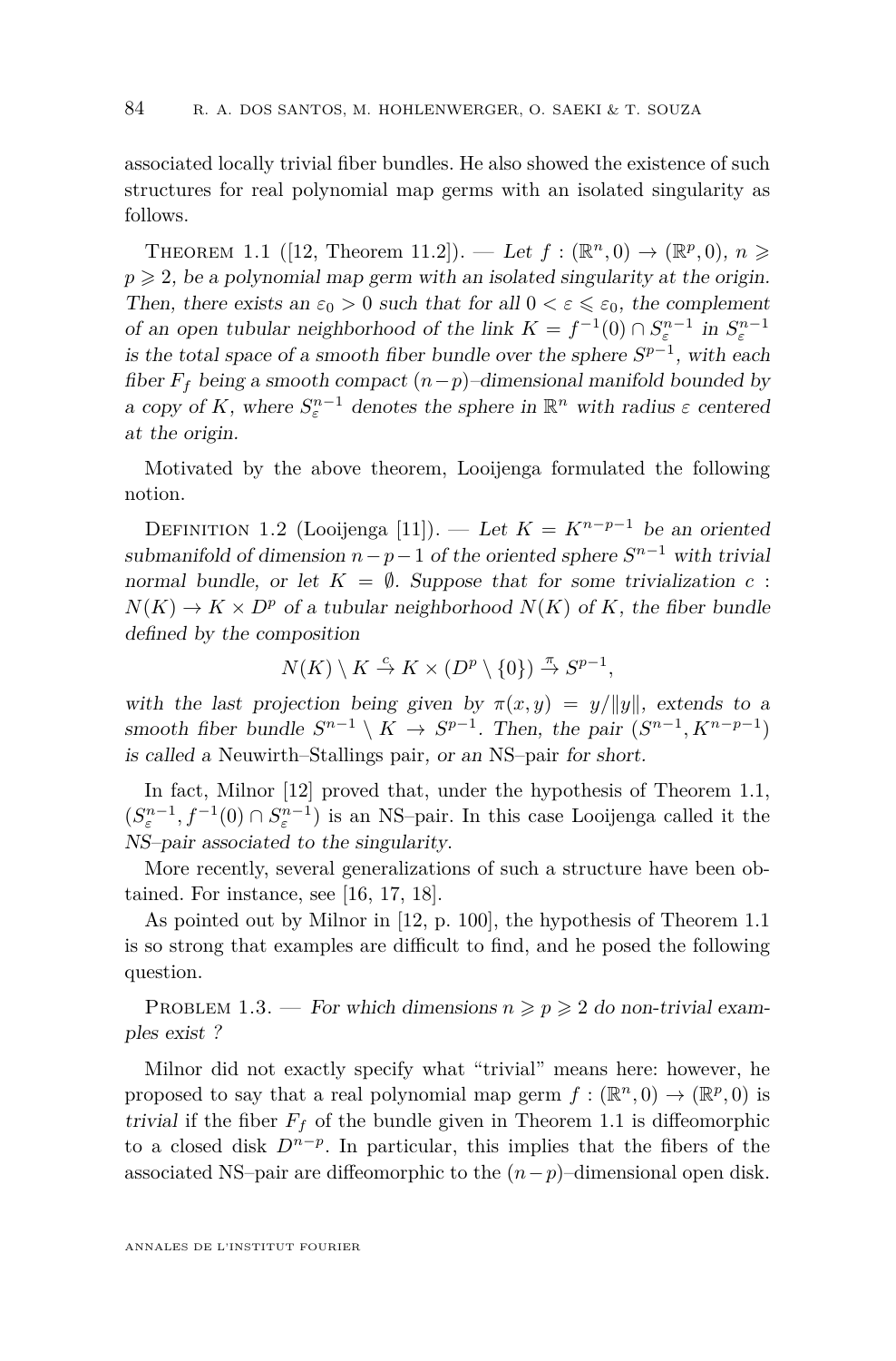Remark 1.4. – For a holomorphic function germ  $f: (\mathbb{C}^{n+1},0) \to (\mathbb{C},0)$ with an isolated singularity at the origin, it follows from [\[12,](#page-21-0) Appendix B] that the fibers of the associated Milnor fibration are diffeomorphic to a 2*n*–dimensional disk if and only if 0 is a non-singular point of *f*; in fact, the function germ f is trivial if and only if the Milnor number  $\mu_f$  $deg_0(\nabla f(z))$  is equal to zero, where  $deg_0(\nabla f(z))$  stands for the topological degree of the map

$$
\varepsilon \frac{\nabla f}{\|\nabla f\|}: S^{2n+1}_{\varepsilon} \to S^{2n+1}_{\varepsilon}
$$

for all  $\varepsilon > 0$  small enough, and

$$
\nabla f = \left(\frac{\partial f}{\partial z_1}, \frac{\partial f}{\partial z_2}, \dots, \frac{\partial f}{\partial z_{n+1}}\right).
$$

In [\[3\]](#page-21-2) Church and Lamotke used results of Looijenga [\[11\]](#page-21-1) and answered the above question in the following way.

<span id="page-3-0"></span>THEOREM 1.5.

- (a) For  $0 \leq n p \leq 2$ , non-trivial examples occur precisely for the dimensions  $(n, p) \in \{(2, 2), (4, 3), (4, 2)\}.$
- (b) For  $n p \geq 4$ , non-trivial examples occur for all  $(n, p)$ .
- (c) For  $n-p=3$ , non-trivial examples occur for  $(5, 2)$  and  $(8, 5)$ . Moreover, if the 3–dimensional Poincaré Conjecture is false, then there are non-trivial examples for all  $(n, p)$ . If the Poincaré Conjecture is true, then all examples are trivial except (5*,* 2), (8*,* 5) and possibly (6*,* 3).

Since the Poincaré Conjecture has been proved to be true, we have that for  $n - p = 3$  the map f can be non-trivial only if

$$
(n, p) \in \{(6, 3), (8, 5), (5, 2)\}.
$$

Therefore, Problem [1.3](#page-2-1) has been open uniquely for the dimension pair (6*,* 3).

In [\[20\]](#page-22-3) the authors used an extension of Milnor-Khimshiashvili's formula proved in [\[15\]](#page-22-4) (see Theorem [5.3](#page-17-0) of the present paper) for real isolated singularity map germs to show a manageable characterization of triviality in Church-Lamotke's results when the Milnor fiber is 3–dimensional. For example, for the dimension pair (6*,* 3), such a map germ is trivial if and only if the link *K* is connected, which is characterized by the vanishing of the degree of a certain associated mapping between  $(n-1)$ –dimensional spheres.

In this paper we aim to give a characterization of NS–pairs  $(S^5, K)$  with  $\dim K = 2$ , and use it to prove the existence of non-trivial real polynomial map germs  $(\mathbb{R}^6, 0) \to (\mathbb{R}^3, 0)$  with an isolated singularity at the origin,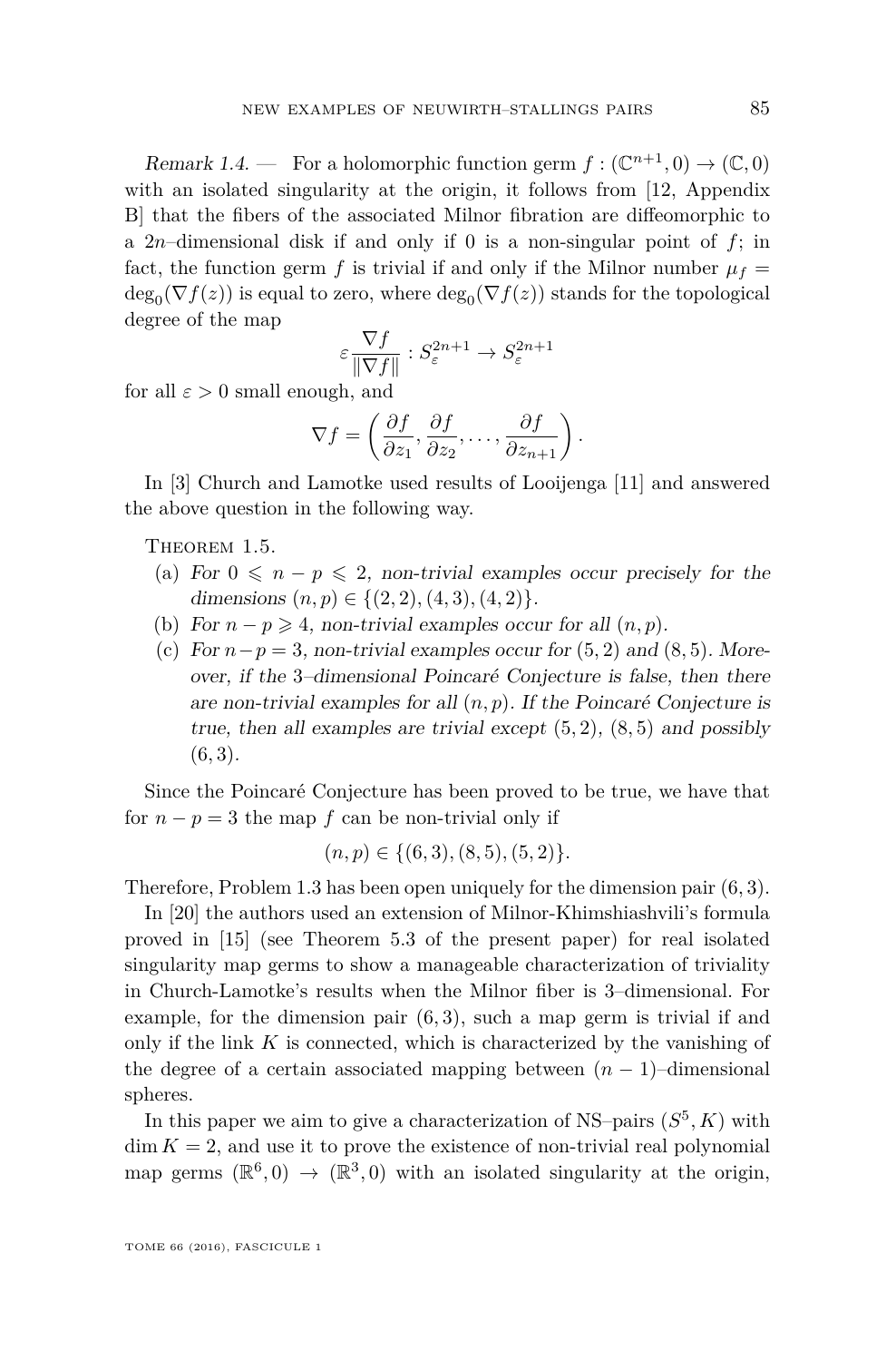putting an end to Problem [1.3](#page-2-1) posed by Milnor. For this, we will use tools from configuration spaces and a construction by Funar in [\[6,](#page-21-3) Section 2.7]. More precisely, we first classify fiber bundles  $E^5 \rightarrow S^2$  with fiber the 3– sphere with the interiors of a disjoint union of 3–disks removed, such that the boundary fibrations are trivial and are trivialized. We will show that the isomorphism classes of such bundles are in one-to-one correspondence with the second homotopy group of a certain configuration space, and that its elements correspond to a skew-symmetric integer matrix. Then, we show that a given fiber bundle  $E^5 \to S^2$  is associated with an NS–pair  $(S^5, K)$  if and only if the skew-symmetric matrix is unimodular. As a consequence, we see that the number of boundary components of a fiber is always odd. Furthermore, this allows us to construct a lot of non-trivial NS-pairs  $(S^5, K)$ , and then the Looijenga construction [\[11\]](#page-21-1) leads to non-trivial polynomial map germs with an isolated singularity.

Our second aim in this paper is to introduce necessary and sufficient conditions under which the Milnor fiber in the pairs of dimensions (2*n, n*) and  $(2n+1, n)$ ,  $n \ge 3$ , is, up to homotopy, a bouquet (or a wedge) of spheres. As applications, we give examples of polynomial map germs  $(\mathbb{R}^n, 0) \rightarrow$  $(\mathbb{R}^p, 0), n/2 \geqslant p \geqslant 2$ , such that the associated Milnor fiber is a bouquet of a positive number of spheres.

Throughout the paper, the (co)homology groups are with integer coefficients unless otherwise specified. The symbol "∼=" denotes a diffeomorphism between smooth manifolds or an appropriate isomorphism between algebraic objects.

#### **2. Classification of bundles**

<span id="page-4-0"></span>Let  $(S^5, K^2)$  be an NS-pair, where  $K^2$  is a closed 2-dimensional manifold embedded in the 5–dimensional sphere *S* 5 . We have the associated fibration  $\pi : S^5 \setminus \text{Int } N(K^2) \to S^2$ , where  $N(K^2)$  denotes a closed tubular neighborhood of  $K^2$  in  $S^5$ , and we denote by  $F$  its fiber, which is a compact 3–dimensional manifold bounded by a copy of *K*<sup>2</sup> . Since *S* <sup>5</sup> does not fiber over  $S^2$ , we have  $K^2 \neq \emptyset$ . Furthermore, we have the homotopy exact sequence

$$
\pi_2(S^5 \setminus \text{Int } N(K^2)) \to \pi_2(S^2) \to \pi_1(F) \to \pi_1(S^5 \setminus \text{Int } N(K^2)).
$$

Since  $\pi$  is trivial on the boundary, it has a section, so that the homomorphism  $\pi_2(S^5 \setminus \text{Int } N(K^2)) \to \pi_2(S^2)$  is surjective. Furthermore,  $S^5 \setminus$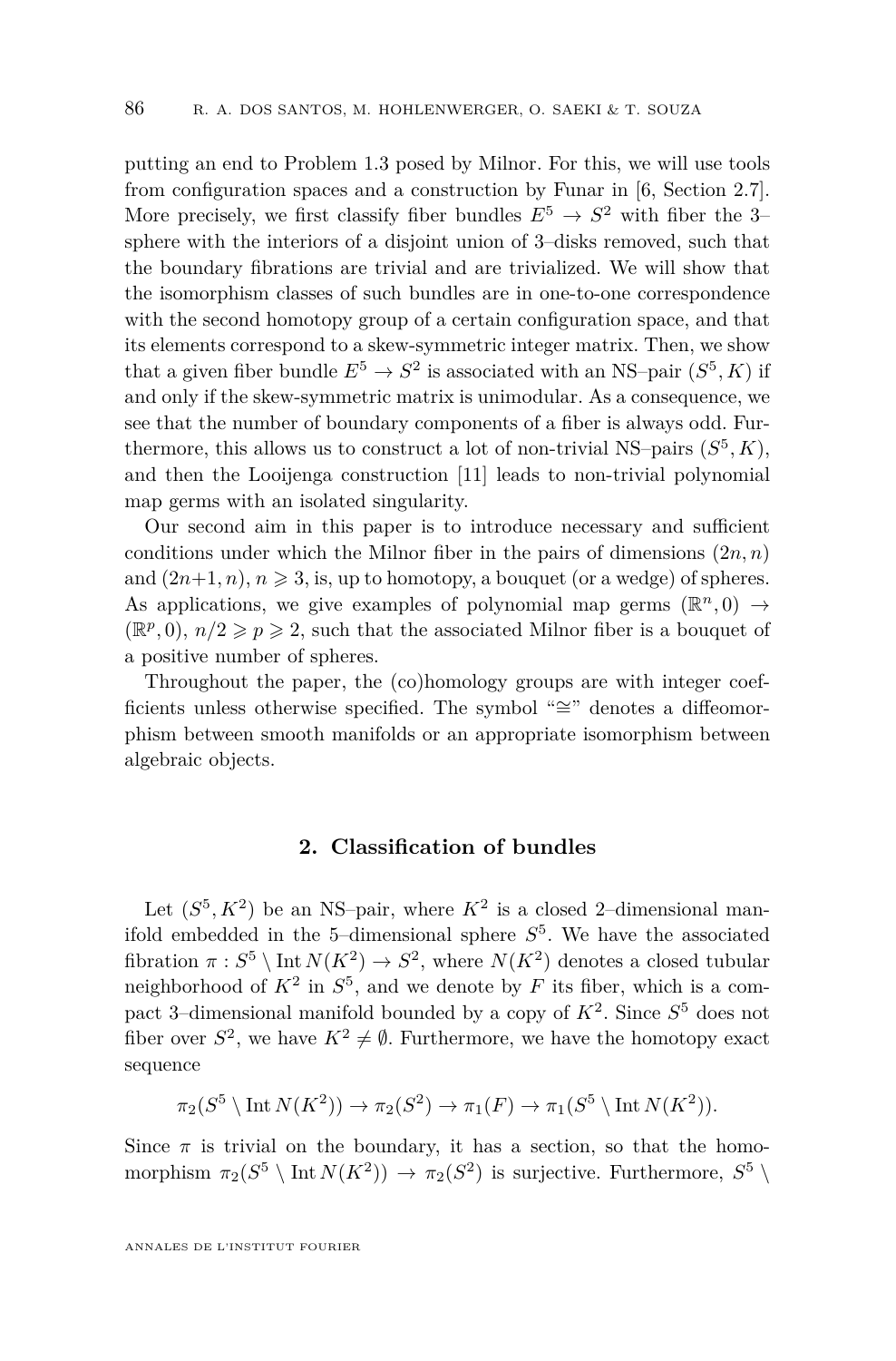Int  $N(K^2)$  is simply connected. Therefore, the compact 3–dimensional manifold *F* is also simply connected.

Then, since  $H_1(F) = 0$ , we see that  $K^2 \cong \partial F$  consists of some copies of *S* 2 (for example, see [\[20,](#page-22-3) Lemma 2.2]). By pasting 3–disks to *F* along the boundary 2–spheres, we get a closed connected 3–dimensional manifold  $\hat{F}$  which is simply connected. Then, by the solution to the Poincaré Conjecture, we see that  $\hat{F}$  is diffeomorphic to the 3–sphere (for example, see [\[13\]](#page-21-4)), and hence *F* is diffeomorphic to  $S^3_{(k+1)}$  for some non-negative integer *k*, where  $S^3_{(k+1)}$  denotes the 3-sphere with the interiors of  $k+1$ disjoint 3–balls removed. Therefore,  $\pi$  is a smooth fiber bundle with fiber  $S^3_{(k+1)}$  such that it is trivial on the boundary. In this section, we classify such fiber bundles.

Let  $Diff(S^3)$  be the topological group of diffeomorphisms of  $S^3$ . By the solution to the Smale Conjecture by Hatcher  $[8]$ , we have that  $\text{Diff}(S^3)$  is homotopy equivalent to the orthogonal group *O*(4).

Let us denote by  $B^3$  the 3-dimensional closed ball and for a non-negative integer *k*, we denote by  $\bigcup^{k+1} B^3$  the disjoint union of  $k+1$  copies of  $B^3$ . We sometimes regard  $\bigcup^{k+1} B^3$  to be "standardly" embedded in  $S^3$ , and we denote by  $j_{k+1}: \bigcup^{k+1} B^3 \to S^3$  the inclusion map.

We denote by  $\text{Emb}(\bigcup^{k+1} B^3, S^3)$  the space of all smooth embeddings of  $\cup^{k+1} B^3$  into  $S^3$ , not necessarily the standard one, and by  $\text{Diff}(S^3, \cup^{k+1} B^3)$ the subspace of  $\text{Diff}(S^3)$  consisting of those diffeomorphisms which restrict to the inclusion map  $j_{k+1}$  on  $\cup^{k+1} B^3$ . Furthermore, we denote by  $\text{Diff}(S^3_{(k+1)}, \partial S^3_{(k+1)})$  the topological group of diffeomorphisms of  $S^3_{(k+1)}$ which restrict to the identity on the boundary. Note that  $S^3_{(k+1)}$  =  $S^3 \setminus \cup^{k+1} \text{Int } B^3$ .

The lemma below follows from [\[2,](#page-21-6) Proposition 1, p. 120].

<span id="page-5-0"></span>LEMMA  $2.1.$  — The canonical map

$$
\text{Diff}(S^3, \cup^{k+1}B^3) \to \text{Diff}(S^3_{(k+1)}, \partial S^3_{(k+1)})
$$

induces isomorphisms

$$
\pi_i(\text{Diff}(S^3, \cup^{k+1} B^3)) \to \pi_i(\text{Diff}(S^3_{(k+1)}, \partial S^3_{(k+1)}))
$$

for all *i*.

Now consider the natural map

$$
\varphi: \text{Diff}(S^3) \to \text{Emb}(\cup^{k+1} B^3, S^3)
$$

TOME 66 (2016), FASCICULE 1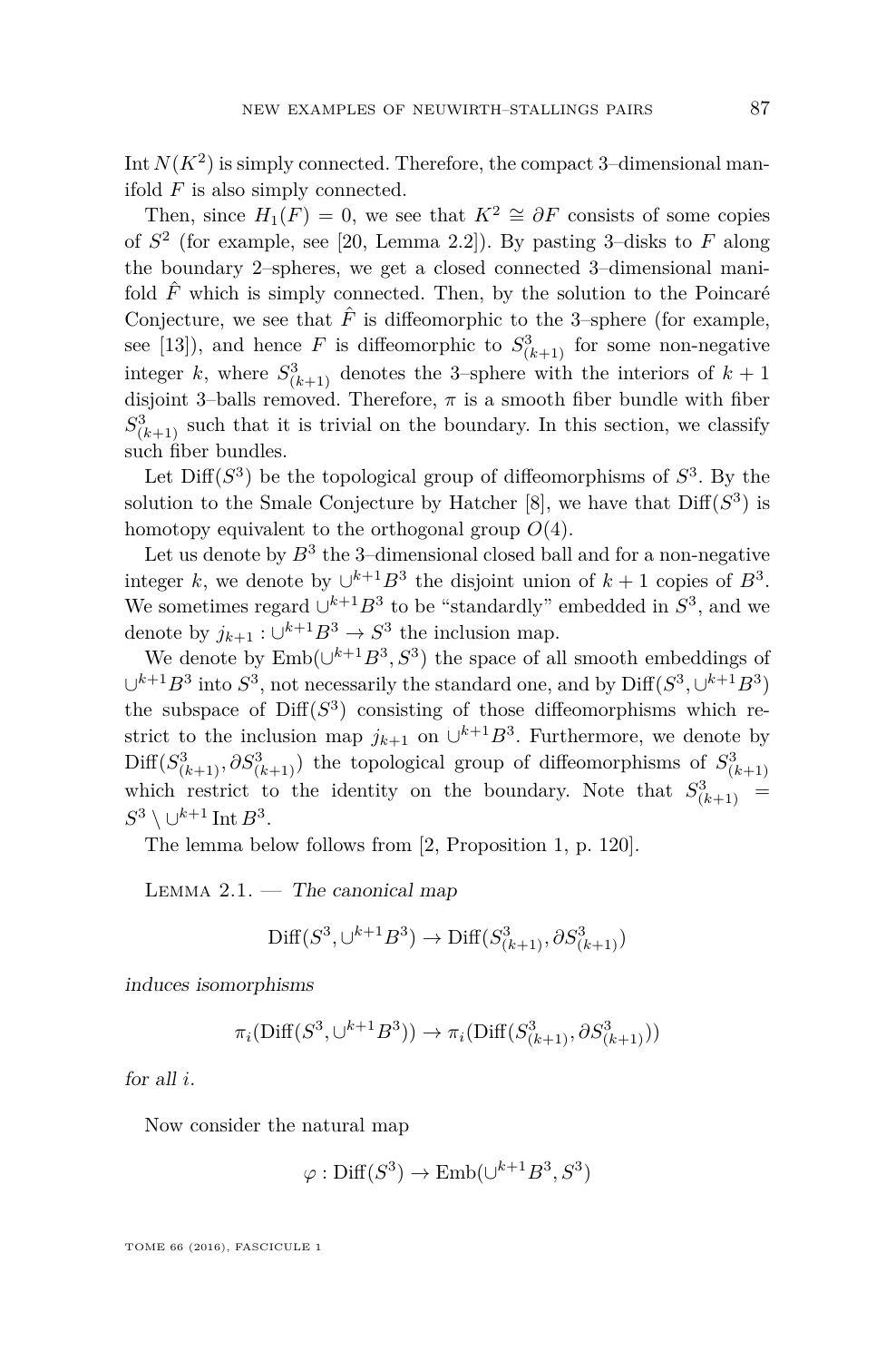that sends each diffeomorphism of  $S^3$  to its restriction to  $\bigcup^{k+1} B^3$ . The following is a consequence of the Cerf–Palais fibration theorem (see [\[2,](#page-21-6) Appendice], [\[14\]](#page-21-7)).

<span id="page-6-2"></span>LEMMA 2.2. — The natural map  $\varphi$  as above is the projection of a locally trivial fiber bundle with fiber  $\text{Diff}(S^3, \cup^{k+1}B^3)$ .

Therefore, we have the homotopy exact sequence:

<span id="page-6-0"></span>
$$
\pi_2(\text{Diff}(S^3), \text{id}) \to \pi_2(\text{Emb}(\cup^{k+1} B^3, S^3), j_{k+1})
$$
  
\n
$$
\to \pi_1(\text{Diff}(S^3, \cup^{k+1} B^3), \text{id}) \to \pi_1(\text{Diff}(S^3), \text{id})
$$
  
\n
$$
\to \pi_1(\text{Emb}(\cup^{k+1} B^3, S^3), j_{k+1}) \to \cdots
$$

Let  $\mathbb{F}_{k+1}(S^3)$  be the configuration space of  $k+1$  points in  $S^3$ . This space can be naturally identified with  $\text{Emb}(\{0, 1, \ldots, k\}, S^3)$ .

LEMMA 2.3. — The space  $\text{Emb}(\cup^{k+1} B^3, S^3)$  is homotopy equivalent to  $\mathbb{F}_{k+1}(S^3) \times O(3)^{k+1}.$ 

Proof. — For a given embedding  $\eta : \bigcup^{k+1} B^3 \to S^3$ , we associate the element of  $\mathbb{F}_{k+1}(S^3)$  which sends the *i*-th point to the *η*-image of the center of the *i*–th 3–ball. Furthermore, by associating the normalized differential of *η* at each center, we get an element of  $O(3)^{k+1}$ . (Note that the tangent bundle  $TS^3$  of  $S^3$  is trivial, and we fix its trivialization here.) Then, we can show that the map  $\text{Emb}(\bigcup^{k+1} B^3, S^3) \to \mathbb{F}_{k+1}(S^3) \times O(3)^{k+1}$  thus obtained gives a homotopy equivalence. (For example, see [\[2,](#page-21-6) Appendice,  $\S5$ , Proposition 3...

Recall that  $\text{Diff}(S^3) \simeq O(4)$ . Furthermore,  $\mathbb{F}_{k+1}(S^3)$  is 1-connected (see [\[5\]](#page-21-8), [\[6,](#page-21-3) Proof of Proposition 2.30]) and  $\pi_2(O(3)) = 0$ . Thus, the exact sequence [\(2.1\)](#page-6-0) turns into

$$
0 \to \pi_2(\mathbb{F}_{k+1}(S^3)) \to \pi_1(\text{Diff}(S^3, \cup^{k+1}B^3), \text{id})
$$
  

$$
\to \pi_1(O(4), \text{id}) \to \pi_1(O(3)^{k+1}, \text{id}) \to \cdots.
$$

Note that  $\pi_1(O(4), id) \cong \mathbb{Z}_2$  and  $\pi_1(O(3)^{k+1}, id) \cong (\mathbb{Z}_2)^{k+1}$ . By choosing the standard embedding  $j_{k+1}$  so that it is equivariant with respect to the natural *SO*(2)–actions, we see that the homomorphism  $\pi_1(O(4), id) \rightarrow$  $\pi_1(O(3)^{k+1}, id)$  sends the generator  $1 \in \mathbb{Z}_2$  to  $(1, 1, ..., 1) \in (\mathbb{Z}_2)^{k+1}$ . In particular, it is injective. Thus, we have that the boundary homomorphism

<span id="page-6-1"></span>(2.2) 
$$
\pi_2(\mathbb{F}_{k+1}(S^3)) \to \pi_1(\text{Diff}(S^3, \cup^{k+1}B^3), \text{id})
$$

is an isomorphism.

ANNALES DE L'INSTITUT FOURIER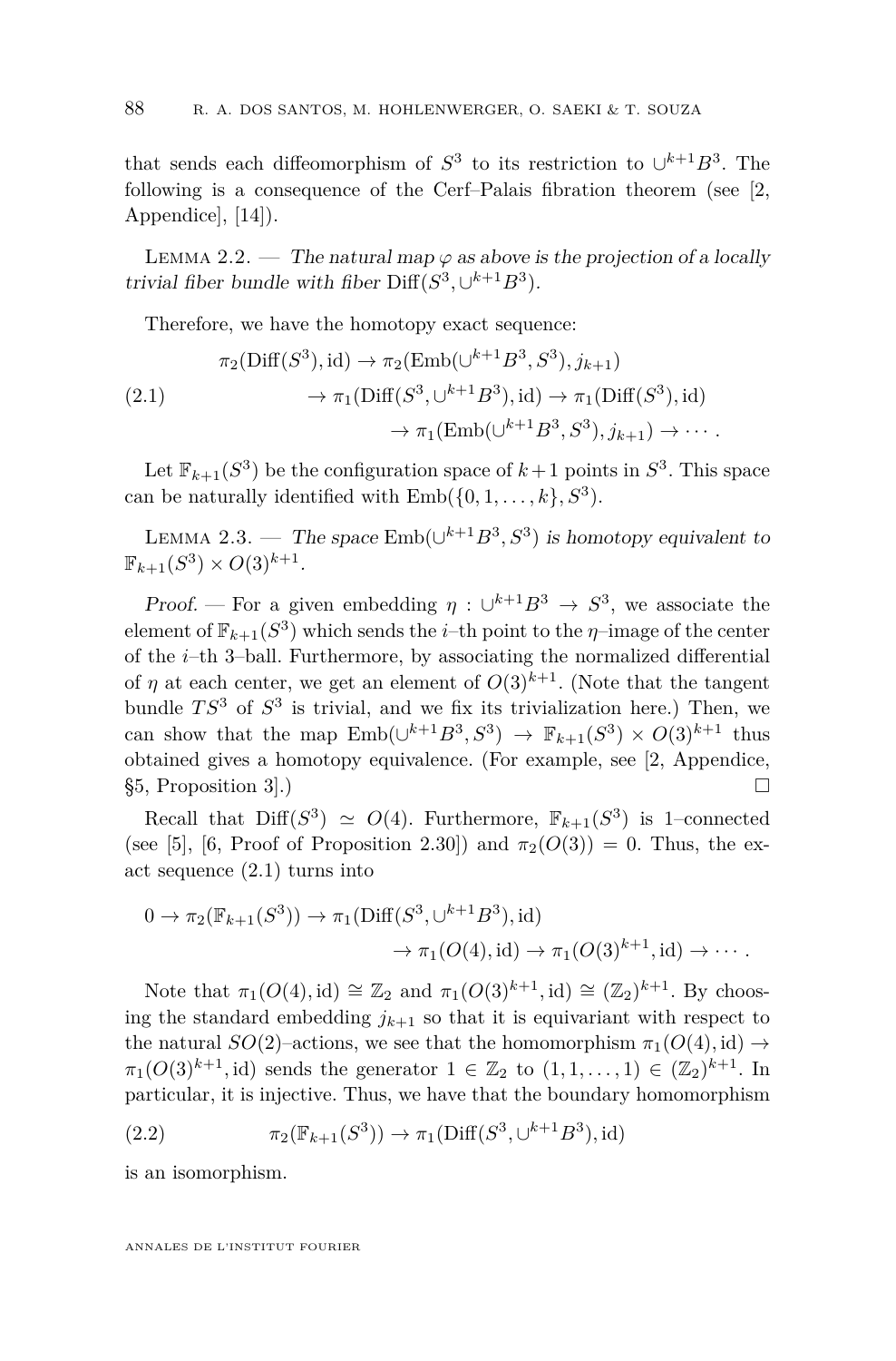By [\[5\]](#page-21-8) and [\[6,](#page-21-3) Proof of Proposition 2.30], we have the following important result.

<span id="page-7-0"></span>LEMMA 2.4. — The homotopy group  $\pi_2(\mathbb{F}_{k+1}(S^3))$  is isomorphic to Z *k*(*k*−1)*/*2 .

Note that, for a smooth fiber bundle  $S^3_{(k+1)} \hookrightarrow E^5 \to S^2$  with structure group  $\text{Diff}(S^3_{(k+1)}, \partial S^3_{(k+1)})$ , its characteristic map is an element of

$$
\pi_1(\text{Diff}(S^3_{(k+1)}, \partial S^3_{(k+1)}), \text{id}),
$$

which is isomorphic to  $\pi_1(\text{Diff}(S^3, \cup^{k+1}B^3), id) \cong \mathbb{Z}^{k(k-1)/2}$  by Lemma [2.1,](#page-5-0) [\(2.2\)](#page-6-1) and Lemma [2.4.](#page-7-0)

In fact, given such a smooth fiber bundle  $\pi : E^5 \to S^2$ , one can consider  $S^2 = D_1^2 \cup D_2^2$ , where  $D_i^2$ ,  $i = 1, 2$ , denote the 2-dimensional closed disk. Since each  $D_i^2$  is contractible, the restriction  $\pi : \pi^{-1}(D_i^2) \to D_i^2$  is a trivial fiber bundle with fiber  $S^3_{(k+1)}$ , and we have  $\pi^{-1}(D_i^2) \cong S^3_{(k+1)} \times D_i^2$ . Hence, we can recover the total space

$$
E^5 = (S^3_{(k+1)} \times D^2_1) \cup_h (S^3_{(k+1)} \times D^2_2)
$$

for some diffeomorphism  $h: S^3_{(k+1)} \times \partial D^2_{2} \to S^3_{(k+1)} \times \partial D^2_{1}$  defined by  $h(x,t) = (\alpha(t)(x), t)$ , where  $\alpha : S^1 = \partial D^2 \to \text{Diff}(S^3_{(k+1)}, \partial S^3_{(k+1)})$  corresponds to the characteristic map. Therefore, the structure of the fiber bundle is completely determined by the homotopy class

$$
[\alpha] \in \pi_1(\text{Diff}(S^3_{(k+1)}, \partial S^3_{(k+1)}), \text{id})
$$
.

#### **3. Characterization of NS–pairs**

<span id="page-7-2"></span>For a non-negative integer *k*, let

$$
(3.1) \tS_{(k+1)}^3 \hookrightarrow E^5 \stackrel{\pi}{\to} S^2
$$

be a smooth fiber bundle such that its restriction to the boundary

<span id="page-7-1"></span>
$$
\partial S^3_{(k+1)} \hookrightarrow \partial E^5 \to S^2
$$

is a trivial bundle whose trivialization is fixed. Note that the structure group of the bundle [\(3.1\)](#page-7-1) is considered to be  $\text{Diff}(S^3_{(k+1)}, \partial S^3_{(k+1)})$ , which acts on  $S^3_{(k+1)}$  by the identity on its boundary, since the trivialization of the boundary fibration is fixed. In this section, we characterize such fiber bundles that arise from an NS–pair  $(S^5, K)$  with  $K \cong \bigcup^{k+1} S^2$ .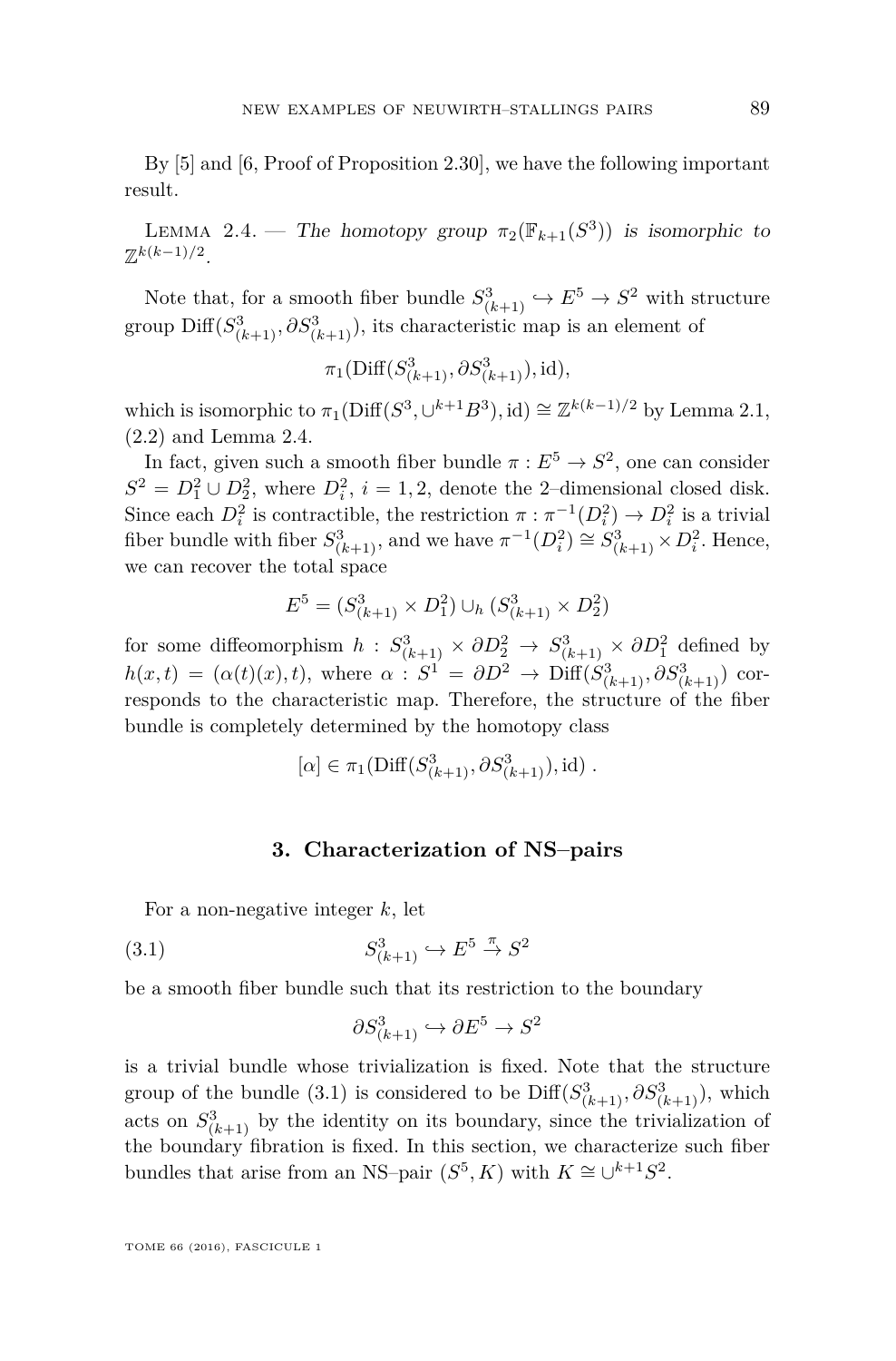We start by gluing the trivial bundle  $\bigcup^k (B^3 \times S^2) \to S^2$  along the *k* boundary components to the fibration  $(3.1)$  to get the  $B^3$ -fibration

<span id="page-8-0"></span>(3.2) 
$$
\widetilde{\pi}: Y = E^5 \cup (\cup^k (B^3 \times S^2)) \to S^2.
$$

Note that when we glue the trivial bundle  $\bigcup^{k}(B^{3} \times S^{2}) \rightarrow S^{2}$  to the fibration [\(3.1\)](#page-7-1) along the boundary fibration, we use the natural identification of  $\partial B^3$  and each component of  $\partial S^3_{(k+1)}$  together with the fixed trivialization of the boundary fibration. The resulting fibration [\(3.2\)](#page-8-0) is trivial, since the structure group  $\text{Diff}(B^3, \partial B^3)$  is contractible by Hatcher's solution to the Smale Conjecture [\[8,](#page-21-5) Appendix], where Diff(*B*<sup>3</sup>, ∂*B*<sup>3</sup>) denotes the space of those diffeomorphisms of  $B^3$  which fix  $\partial B^3$  pointwise. Therefore, the total space *Y* of the fibration [\(3.2\)](#page-8-0) is diffeomorphic to  $B^3 \times S^2$ . Then, by gluing  $B_0^3 \times S^2$  to  $Y = B^3 \times S^2$  by the map  $\partial B_0^3 \times S^2 \to \partial B^3 \times S^2$  given by  $(x, y) \mapsto (y, x)$ , we get the sphere  $S^5$ , where  $B_0^3$  is a copy of the closed 3-dimensional ball. Set  $S_0^2 = x_0 \times S^2$ , where  $x_0$  is the center of  $B_0^3$ , and we write  $N(S_0^2) = B_0^3 \times S^2$ , which is identified with the closed tubular neighborhood of  $S_0^2$  in  $S^5$ .

To fix the notation we write  $\bigcup^{k+1} B^3 = \bigcup_{i=0}^k B_i^3$ , and denote by  $x_i$  the center of  $B_i^3$ , where we consider  $\bigcup^k B^3 = \bigcup_{i=1}^k B_i^3$ . We also write  $S_i^2 =$  $x_i \times S^2$ ,  $i = 1, 2, \ldots, k$ . Note that the 2-spheres  $S_i^2$ ,  $i = 0, 1, \ldots, k$ , are all embedded in  $S^5$  in a standard way. Furthermore, each of  $S_i^2$ ,  $i = 1, 2, ..., k$ , has linking number  $\pm 1$  with  $S_0^2$ . In the following discussions, we orient  $S_i^2$ ,  $i = 0, 1, 2, \ldots, k$ , in such a way that the linking number of  $S_i^2$  with  $S_0^2$  is equal to  $+1$ ,  $i = 1, 2, ..., k$ .

For  $y \in S^2$ , we have  $\bigcup_{i=1}^k (B_i^3 \times y) \subset \tilde{\pi}^{-1}(y) \cong B^3$ . Therefore, to each  $\in S^2$  we get noticeably exposite an element of the *k* neight exponention  $y \in S^2$  we can naturally associate an element of the *k*–point configuration space  $\mathbb{F}_k(\text{Int } B^3) \cong \mathbb{F}_k(\mathbb{R}^3)$ . This defines a classifying map  $c: S^2 \to \mathbb{F}_k(\mathbb{R}^3)$ .

Then, we have the following.

<span id="page-8-1"></span>LEMMA  $3.1.$  — The isomorphism classes of the fibrations as in  $(3.1)$ are in one-to-one correspondence with  $\pi_2(\mathbb{F}_k(\mathbb{R}^3)) \cong \mathbb{Z}^{k(k-1)/2}$ . The correspondence is given by associating the homotopy class of the classifying map *c*.

Recall that according to [\[6,](#page-21-3) Lemma 2.31], a fiber bundle [\(3.1\)](#page-7-1) corresponds to the element  $(\text{lk}(S_i^2, S_j^2))_{1 \leqslant i < j \leqslant k} \in \mathbb{Z}^{k(k-1)/2}$  in the above correspondence, where lk denotes the linking number in *S* 5 , and we fix orientations of  $S_i^2$ ,  $i = 1, 2, ..., k$ , and  $S^5$ .

Proof of Lemma  $3.1.$  $3.1.$   $-$  As has been seen in Section [2,](#page-4-0) the isomorphism classes of the bundles in question are in one-to-one correspondence with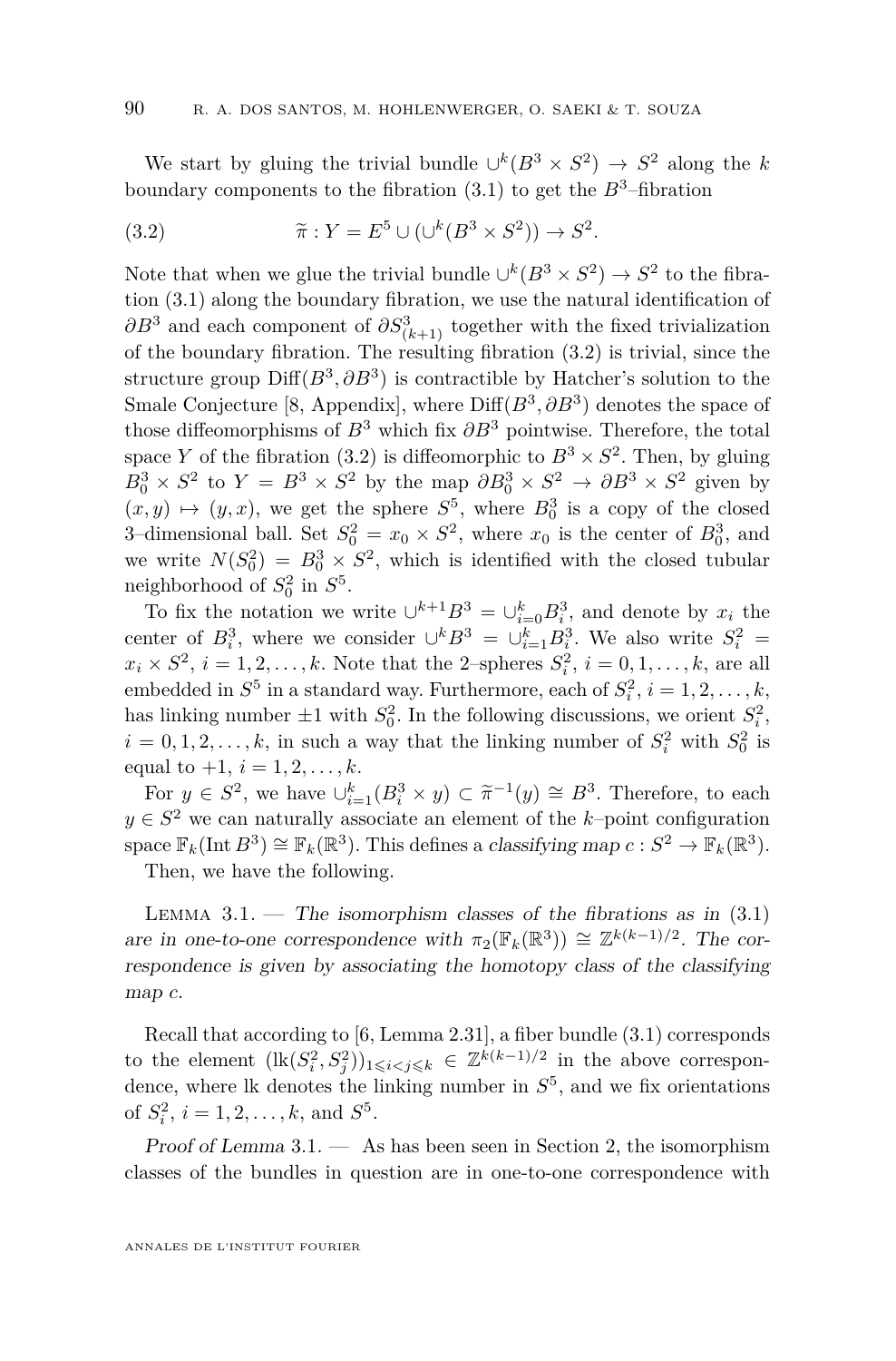$\pi_2(\mathbb{F}_{k+1}(S^3)) \cong \pi_1(\text{Diff}(S^3, \cup^{k+1}B^3), \text{id})$ . On the other hand, it is known that  $\pi_2(\mathbb{F}_k(\mathbb{R}^3))$  is naturally isomorphic to  $\pi_2(\mathbb{F}_{k+1}(S^3))$  (see [\[5,](#page-21-8) p. 38]).

Recall the locally trivial fiber bundle

$$
\mathrm{Diff}(S^3,\cup^{k+1}B^3)\stackrel{\iota}{\longrightarrow} \mathrm{Diff}(S^3)\stackrel{\varphi}{\longrightarrow} \mathrm{Emb}(\cup^{k+1}B^3,S^3)
$$

of Lemma [2.2,](#page-6-2) where  $\iota$  is the natural inclusion map. For the homotopy class  $[\alpha] \in \pi_1(\text{Diff}(S^3_{(k+1)}, \partial S^3_{(k+1)})) \cong \pi_1(\text{Diff}(S^3, \cup^{k+1} B^3))$  of the characteristic map, its  $\iota_*$ –image vanishes in  $\pi_1(\text{Diff}(S^3))$ , so that there exists a continuous map  $\tilde{\alpha}: D^2 \to \text{Diff}(S^3)$  which extends  $\iota \circ \alpha: S^1 \to \text{Diff}(S^3)$ . Then, the homotopy close of  $(a \circ \tilde{\alpha}: D^2 \to \text{Emb}(\mu k+1 B^3 S^3))$  $Diff(S^3)$ . Then, the homotopy class of  $\varphi \circ \tilde{\alpha}: D^2 \to Emb(\cup^{k+1} B^3, S^3)$ <br>in  $\pi$  (Emb( $\cup^{k+1} B^3$ ,  $S^3$ ))  $\sim \pi$  (E (S<sup>3</sup>))  $\sim \pi$  (E (B<sup>3</sup>)) is the class series in  $\pi_2(\text{Emb}(\cup^{k+1}B^3, S^3)) \cong \pi_2(\mathbb{F}_{k+1}(S^3)) \cong \pi_2(\mathbb{F}_k(\mathbb{R}^3))$  is the class corresponding to  $\alpha$  by the isomorphism  $(2.2)$ . By construction, this coincides with the homotopy class of the classifying map *c*. This completes the  $\Box$ 

Now, we have the following natural question.

PROBLEM 3.2. — Which elements of  $\pi_2(\mathbb{F}_k(\mathbb{R}^3)) \cong \mathbb{Z}^{k(k-1)/2}$  correspond to an NS–pair?

We answer this question in our main result in this section, as follows.

<span id="page-9-0"></span>THEOREM 3.3. — The fiber bundle  $S^3_{(k+1)} \hookrightarrow E^5 \stackrel{\pi}{\rightarrow} S^2$  as in [\(3.1\)](#page-7-1) arises from an NS-pair if and only if det  $\left(\text{lk}(S_i^2, S_j^2)\right)_{1 \leq i,j \leq k} = \pm 1$ , where  $\text{lk}(S_i^2, S_i^2) = 0$  for all  $1 \leq i \leq k$  by convention.

Note that  $\left( \text{lk}(S_i^2, S_j^2) \right)_{1 \leq i, j \leq k}$  is a  $k \times k$  skew-symmetric integer matrix. The rest of this section is devoted to the proof of the above theorem.

For a fiber bundle [\(3.1\)](#page-7-1), let *F* be its fiber. Recall that the trivialization of the boundary fibration is fixed, and we write  $\partial E^5 = \bigcup_{i=0}^k (K_i \times S^2)$ , where  $K_i \cong S^2$  are the boundary components of  $F \cong S^3_{(k+1)}$  and are oriented in such a way that the cycle represented by  $K_0$  is homologous to the sum of the cycles represented by  $K_i$ ,  $i = 1, 2, ..., k$ . Let  $X^5 = E^5 \cup (\cup_{i=0}^k (K_i \times B^3))$  be the closed 5–dimensional manifold obtained by gluing  $E^5$  and  $\cup_{i=0}^k (K_i \times B^3)$ along their boundaries in such a way that the natural projection

$$
\bigcup_{i=0}^k (K_i \times (B^3 \setminus \{0\})) \to S^2
$$

extends to a smooth fibration  $X^5 \setminus K \to S^2$ , where  $K = \bigcup_{i=0}^k (K_i \times \{0\})$ . Note that in this notation,  $K_i$  is identified with  $\partial B_i^3$ ,  $i = 1, 2, \ldots, k$ , and *K*<sub>0</sub> is identified with  $* \times S^2$  ⊂  $\partial B_0^3 \times S^2$ . We warn the reader that the way that  $K_i \times B^3$  are attached to  $E^5$  is very different from that for the construction of  $Y \subset S^5$  in [\(3.2\)](#page-8-0).

The theorem is a consequence of Lemmas [3.4](#page-10-0) and [3.5](#page-12-0) below.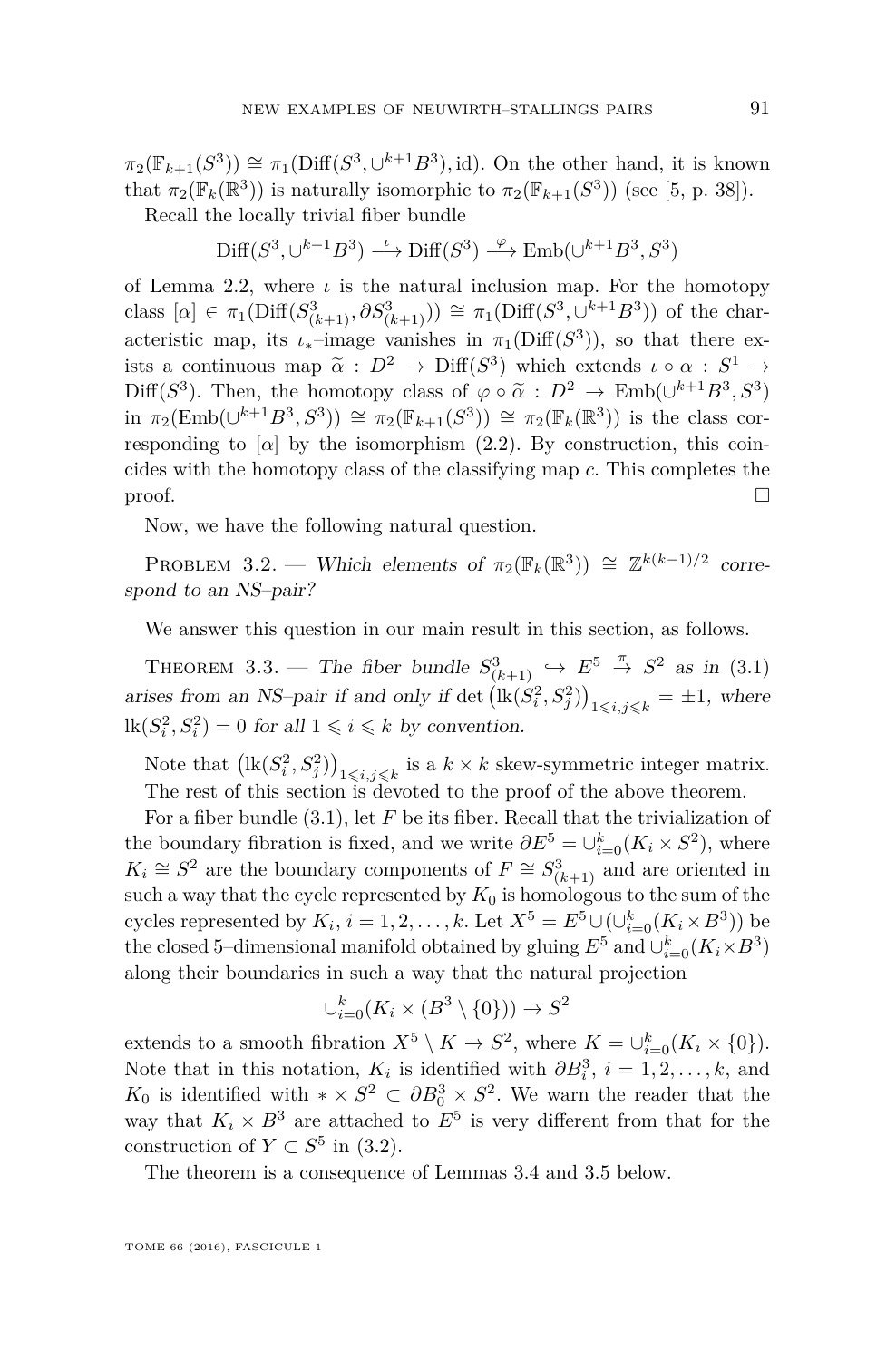

<span id="page-10-1"></span>Figure 3.1. Situation in *S* 5

<span id="page-10-0"></span>LEMMA 3.4. — The fiber bundle  $\pi$  [\(3.1\)](#page-7-1) arises from an NS-pair if and only if  $X^5$  is homotopy equivalent to  $S^5$ .

The above lemma is a consequence of the well-known fact that every homotopy 5–sphere is standard [\[19\]](#page-22-5).

Since we see easily that  $X^5$  is simply connected, it suffices to study the homology group  $H_2(X^5)$ . Now consider the following piece of the Mayer– Vietoris exact sequence:

$$
H_2(\cup_{i=0}^k (K_i \times \partial B^3)) \stackrel{\rho}{\to} H_2(E^5) \oplus H_2(\cup_{i=0}^k (K_i \times B^3)) \to H_2(X^5) \to 0,
$$

where the homomorphism  $\rho = (i_{1*}, -i_{2*})$  is induced by the inclusions  $i_1$ :  $\cup_{i=0}^{k} (K_i \times \partial B^3) \to E^5$  and  $i_2 : \cup_{i=0}^{k} (K_i \times \partial B^3) \to \cup_{i=0}^{k} (K_i \times B^3)$ .

Figure [3.1](#page-10-1) helps to understand the images of the elements of  $H_2(\cup_{i=0}^k (K_i \times \partial B^3))$  by the homomorphism *ρ*. Note that this depicts the situation in  $S^5$  and not in  $X^5$ .

In order to describe the homomorphism  $\rho$ , let us fix bases of the homology groups. In the following, for a cycle  $z$ , we denote by  $[z]$  the homology class represented by *z*. First, we have

$$
H_2(\cup_{i=0}^k (K_i \times \partial B^3)) \cong \bigoplus_{i=0}^k H_2(K_i \times \partial B^3)
$$

ANNALES DE L'INSTITUT FOURIER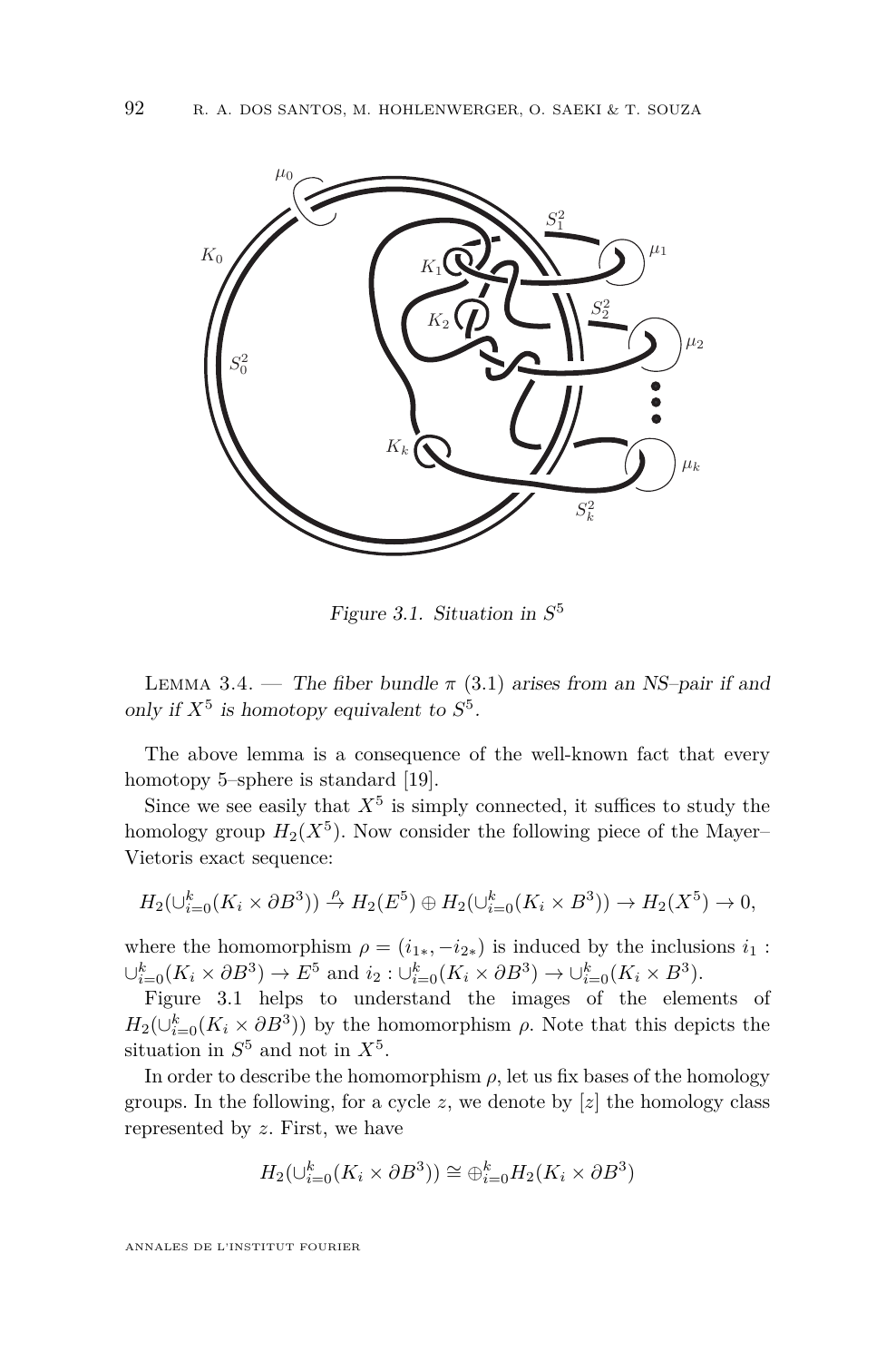and each  $H_2(K_i \times \partial B^3) \cong \mathbb{Z} \oplus \mathbb{Z}$  is generated by  $[K_i \times *]$  and  $[y_i \times \partial B^3]$ , where  $y_i \in K_i$ ,  $i = 0, 1, \ldots, k$ . Furthermore, we have

$$
H_2(\cup_{i=0}^k (K_i \times B^3)) \cong \bigoplus_{i=0}^k H_2(K_i \times B^3)
$$

and each  $H_2(K_i \times B^3) \cong \mathbb{Z}$  is generated by  $\delta_i = [K_i \times *], * \in B^3, i =$  $0, 1, \ldots, k$ . On the other hand, we have

$$
E^5 = S^5 \setminus (\cup_{i=0}^k \operatorname{Int} N(S_i^2)),
$$

where  $N(S_i^2) = B_i^3 \times S^2$  is the closed tubular neighborhood of  $S_i^2$  in  $S^5$ , and  $S_i^2 = x_i \times S^2$ ,  $i = 1, 2, ..., k$ , are so-called "Hopf duals" to  $S_0^2$ .

Therefore, by Alexander duality we have

$$
H_2(E^5)\cong H^2(\cup_{i=0}^k\mathrm{Int}\,N(S_i^2)).
$$

Since  $N(S_i^2) = B_i^3 \times S^2$ , we can take the generators  $\mu_i = [\partial B_i^3 \times *] \in$  $H_2(E^5)$ ,  $* \in S^2$ , and  $H_2(E^5)$  is freely generated by  $\mu_i$ ,  $i = 0, 1, ..., k$ . Here, we orient  $\mu_i$  in such a way that the linking number of  $\mu_i$  with  $S_i^2$ is equal to +1. Observe that  $\mu_i = i_{1*}([K_i \times *)$  for  $i = 1, 2, \ldots, k$ , and  $\delta_i = i_{2*}([K_i \times *)$  for  $i = 0, 1, \ldots, k$ . Therefore, the images of the generators by the homomorphism  $\rho$  can be written as follows.

$$
\rho([K_0 \times *]) = \mu_1 + \mu_2 + \dots + \mu_k - \delta_0, \n\rho([K_i \times *)) = \mu_i - \delta_i \quad (1 \leq i \leq k), \n\rho([y_0 \times \partial B^3]) = \mu_0 + 0, \n\rho([y_i \times \partial B^3]) = \sum_{0 \leq j \leq k, j \neq i} lk(S_i^2, S_j^2)\mu_j + 0 \quad (1 \leq i \leq k).
$$

Therefore, with respect to the above bases, the homomorphism  $\rho$  is represented by the following matrix:

$$
R = \left(\begin{array}{ccccc} 0 & 0 & \cdots & 0 & 1 & 1 & \cdots & 1 \\ 1 & 1 & \cdots & 0 & 0 & a_{11} & \cdots & a_{1k} \\ \vdots & \vdots & \ddots & \vdots & \vdots & \vdots & \ddots & \vdots \\ 1 & 0 & \cdots & 1 & 0 & a_{k1} & \cdots & a_{kk} \\ -1 & 0 & \cdots & 0 & 0 & 0 & \cdots & 0 \\ 0 & -1 & \cdots & 0 & 0 & 0 & \cdots & 0 \\ \vdots & \vdots & \ddots & \vdots & \vdots & \vdots & \ddots & \vdots \\ 0 & 0 & \cdots & -1 & 0 & 0 & \cdots & 0 \end{array}\right),
$$

where  $a_{ij} = \text{lk}(S_j^2, S_i^2), i \neq j, 1 \leq i, j \leq k$  and  $a_{ii} = 0$ . Observe that  $a_{ij} = -a_{ji}.$ 

TOME 66 (2016), FASCICULE 1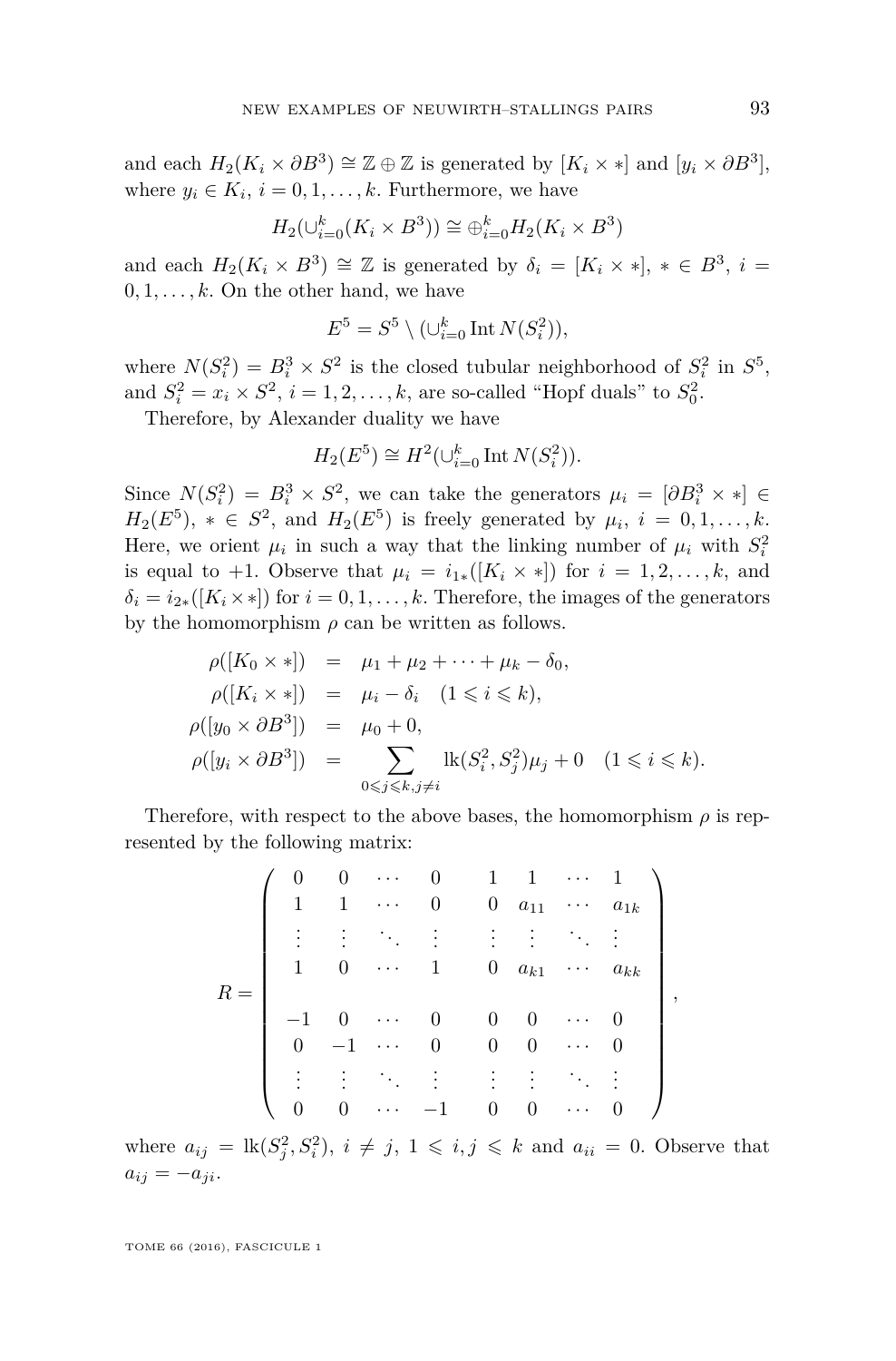<span id="page-12-0"></span>LEMMA 3.5.  $\cdots$  The 5-dimensional manifold  $X^5$  is homotopy equivalent to  $S^5$  if and only if det  $R = \pm 1$ .

Proof.  $\overline{\phantom{a}}$  If  $X^5$  is homotopy equivalent to  $S^5$ , then its second homology group must vanish and therefore the homomorphism  $\rho$  must be an epimorphism, which implies that  $\det R = \pm 1$ .

Conversely, if  $\rho$  is an isomorphism, by the above Mayer-Vietoris exact sequence, we have  $H_2(X^5) = 0$ . Then by Poincaré duality, we see that  $X^5$ has the homology of  $S^5$ . Since  $X^5$  is simply connected, we have  $\pi_5(X^5) \cong$  $H_5(X^5) \cong \mathbb{Z}$  by the Hurewicz theorem. Let  $g : S^5 \to X^5$  be a continuous map that represents a generator of  $\pi_5(X^5)$ . Then, the Whitehead theorem implies that *g* gives a homotopy equivalence.

This completes the proof of Lemma [3.5,](#page-12-0) and hence Theorem [3.3](#page-9-0) has been  $p$ roved.

Since a skew-symmetric integer matrix has determinant  $\pm 1$  only if its size is even, we have the following.

COROLLARY 3.6. — If the fiber bundle  $S^3_{(k+1)} \hookrightarrow E^5 \rightarrow S^2$  as in [\(3.1\)](#page-7-1) arises from an NS–pair, then *k* must be even.

<span id="page-12-1"></span>Remark  $3.7.$  — In [\[11\]](#page-21-1) Looijenga showed how to use the connected sum of NS–pairs to construct new ones. In fact, he proved that given an NS–pair  $(S^n, K^{n-p-1})$  with fiber *F*, there exists a polynomial map germ  $f: (\mathbb{R}^{n+1},0) \to (\mathbb{R}^{p+1},0)$  with an isolated singularity at the origin such that the associated NS–pair is isomorphic to the connected sum

$$
(S^n, K^{n-p-1})\sharp((-1)^{n-1}S^n, (-1)^{n-p}K^{n-p-1})
$$

with fiber being diffeomorphic to the interior of  $\overline{F} \sharp (-1)^{n-p} \overline{F}$ , where " $\sharp$ " means the connected sum along the boundary. For further details the reader is referred to [\[11,](#page-21-1) p. 421].

The following proposition follows from the remark above and the previous result.

<span id="page-12-2"></span>PROPOSITION 3.8. — For every even integer  $k \geq 0$ , there exists an NS– pair  $(S^5, L_{k+1})$  with  $L_{k+1}$  being diffeomorphic to the disjoint union of  $k+1$ copies of  $S^2$ , and there exists a polynomial map germ  $f : (\mathbb{R}^6, 0) \to (\mathbb{R}^3, 0)$ with an isolated critical point at 0 such that the associated NS-pair is isomorphic to  $(S^5, L_{k+1}\sharp(-L_{k+1}))$ . In particular,  $L_{k+1}\sharp(-L_{k+1})$  consists of  $2k + 1$  connected components.

Proof. — First note that for each positive even integer *k*, there exists a skew-symmetric integer matrix of determinant  $\pm 1$ . (For example, consider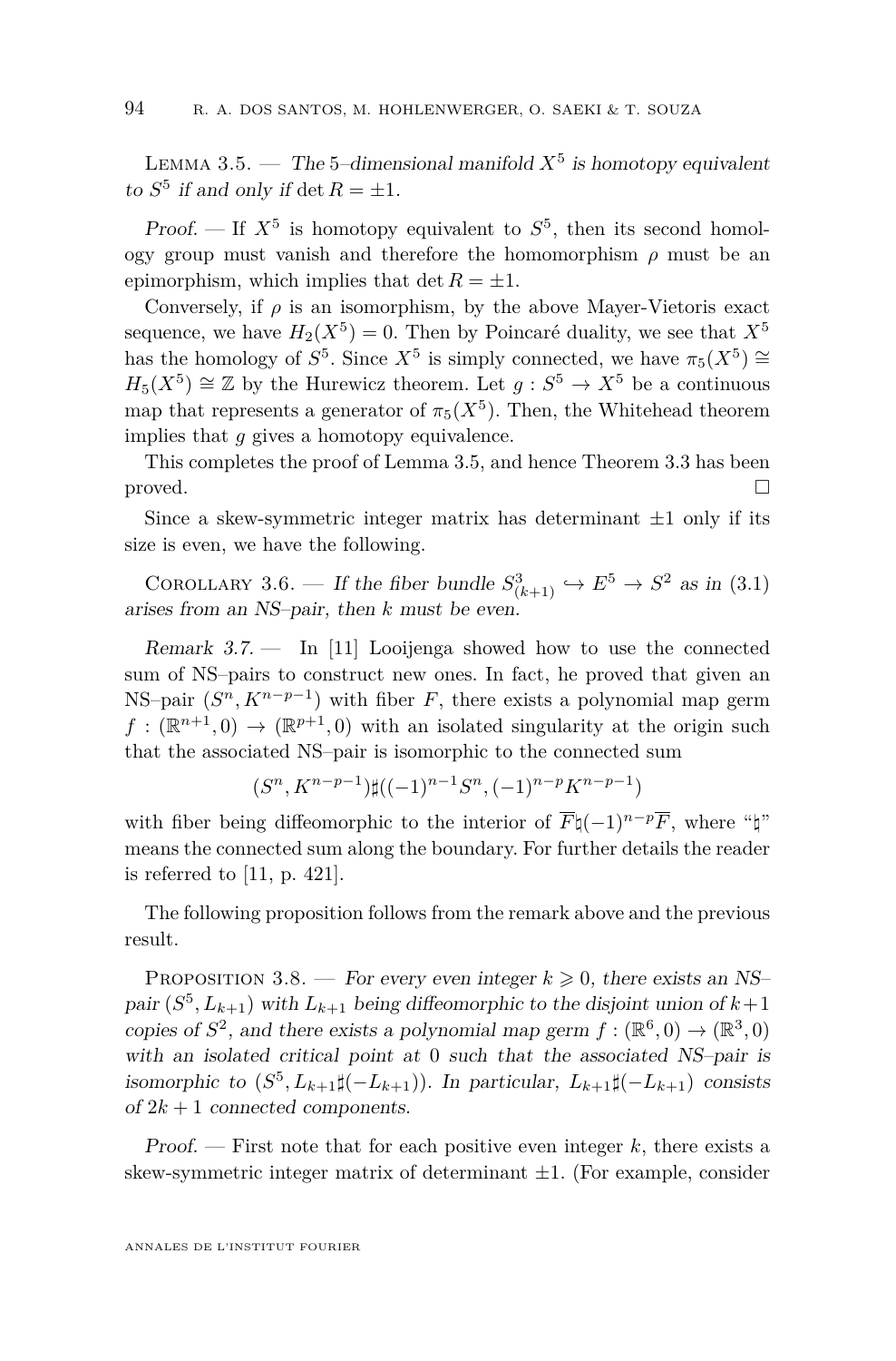the direct sum of the matrix

$$
\begin{pmatrix} 0 & 1 \\ -1 & 0 \end{pmatrix}
$$

and its copies.) Then, by the above argument, there exists an NS–pair  $(S<sup>5</sup>, L<sub>k+1</sub>)$  corresponding to that matrix. Now, one can just apply Looijenga's construction explained above in Remark [3.7.](#page-12-1)

COROLLARY  $3.9.$  — Given a real polynomial map germ as in Propo-sition [3.8](#page-12-2) with  $k > 0$ , the fiber of the associated Milnor fibration is not diffeomorphic to a disk.

This answers to Milnor's non-triviality question, Problem [1.3,](#page-2-1) for the dimension pair (6*,* 3).

#### **4. A generalization to higher dimensions**

<span id="page-13-0"></span>We can generalize the construction of Section [3](#page-7-2) in higher dimensions as follows, in order to obtain new non-trivial examples of real polynomial map germs with an isolated singularity.

Let  $n \geq 3$  be an integer. For a non-negative integer  $k$ , let  $S_{(k+1)}^n$  denote the *n*-dimensional sphere  $S<sup>n</sup>$  with the interior of the disjoint union of  $k+1$ copies of the *n*–dimensional disks removed. In this section, we will construct a smooth fiber bundle

$$
S_{(k+1)}^n \hookrightarrow E^{2n-1} \overset{\pi}{\to} S^{n-1}
$$

such that the restriction to the boundary

$$
\partial S_{(k+1)}^n \hookrightarrow \partial E^{2n-1} \stackrel{\pi}{\to} S^{n-1}
$$

is a trivial bundle whose trivialization is fixed, and that it arises from an NS–pair  $(S^{2n-1}, K^{n-1})$ .

Let  $A = (a_{ij})$  be a  $k \times k$  integer matrix which is  $(-1)^n$ –symmetric such that the diagonal entries all vanish. Let  $S_0 \cong S^{n-1}$  be a trivially embedded oriented  $(n-1)$ –sphere in  $S^{2n-1}$ . Then, there exist mutually disjoint smoothly embedded oriented  $(n-1)$ –spheres  $S_i$  in  $S^{2n-1}$ ,  $i =$  $1, 2, \ldots, k$ , such that

- (1)  $S_i$  do not intersect  $S_0$ ,
- (2)  $S_i$  have linking number  $+1$  with  $S_0$ ,
- (3) the linking number  $lk(S_i, S_j) = a_{ij}, i \neq j$ .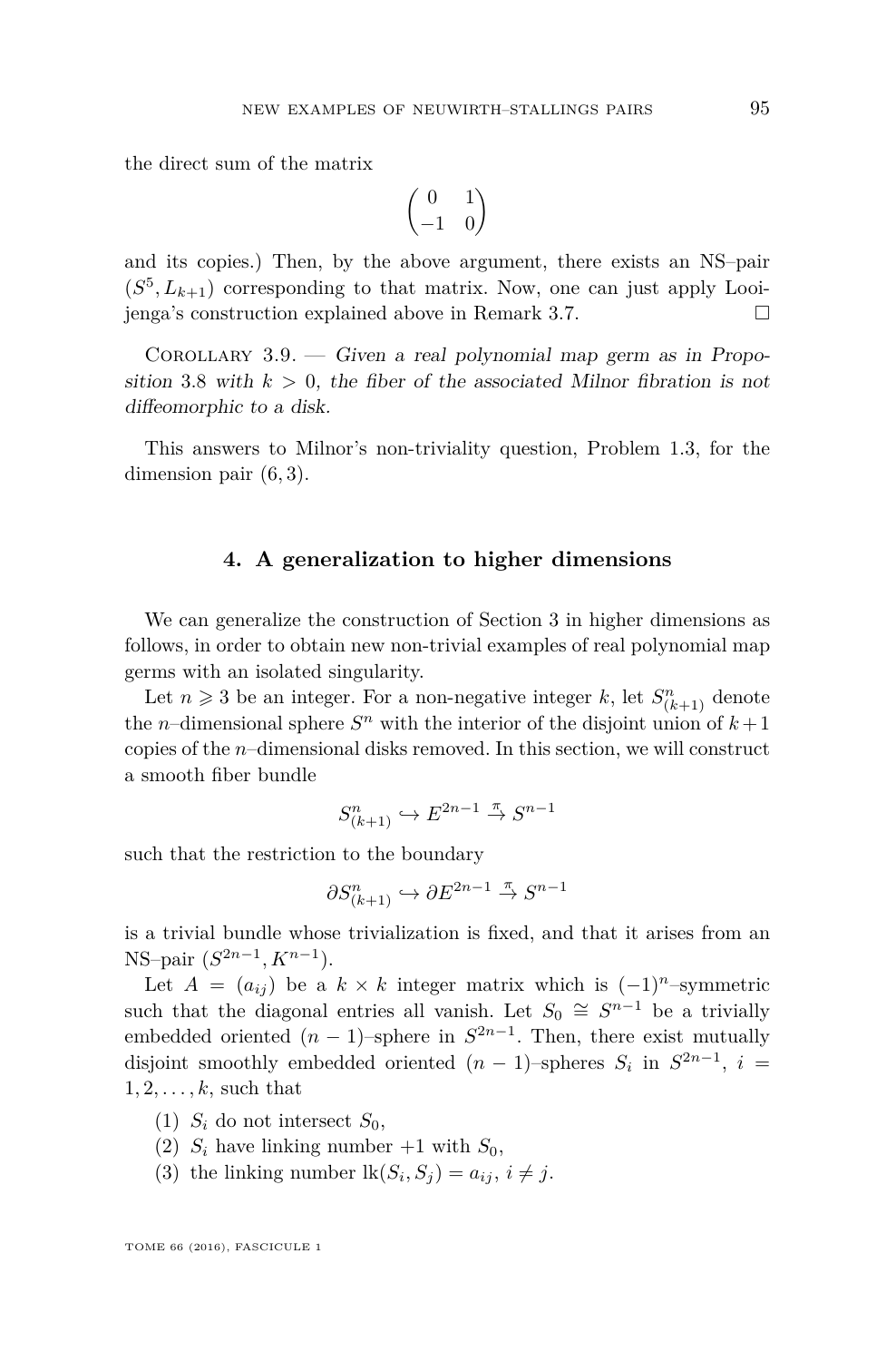Such embeddings do exist (for example, see [\[7\]](#page-21-9)). Note that then

$$
E^{2n-1} = S^{2n-1} \setminus \cup_{i=0}^{k} \text{Int } N(S_i)
$$

naturally fibers over  $S^{n-1}$  in such a way that the restriction to the boundary is trivial. (More precisely, consider the associated sub-fibration of the trivial fiber bundle  $S^{2n-1} \setminus \text{Int } N(S_0) \cong B^n \times S^{n-1} \to S^{n-1}$ . Then, by the same construction as in Section [3,](#page-7-2) we obtain an object  $(X^{2n-1}, K^{n-1})$ , where  $X^{2n-1}$  is a  $(2n-1)$ –dimensional smooth closed manifold,  $X^{2n-1} \setminus \text{Int } N(K^{n-1})$  is diffeomorphic to  $E^{2n-1}$ , and it fibers over  $S^{n-1}$  with fiber  $S^{n}_{(k+1)}$  in such a way that the projection map is compatible with a trivialization of the closed tubular neighborhood *N*(*Kn*−<sup>1</sup> ). Then, we have the following.

LEMMA 4.1. — The manifold  $X^{2n-1}$  is a homotopy  $(2n-1)$ -sphere if and only if  $\det A = \pm 1$ .

Proof. — We see easily that  $E^{2n-1}$  is  $(n-2)$ –connected, and hence so is  $X^{2n-1}$ . Thus,  $X^{2n-1}$  is a homotopy  $(2n-1)$ –sphere if and only if  $H_{n-1}(X^{2n-1})$  vanishes. Then, an argument using a Mayer-Vietoris exact sequence as in the previous section leads to the desired result.  $\Box$ 

Combining this with the Looijenga construction (Remark [3.7\)](#page-12-1), we have the following.

<span id="page-14-0"></span>COROLLARY 4.2. — Let  $n \geq 3$  be an integer. For every positive integer *k* with  $k \equiv 1 \pmod{4}$ , there exists an NS–pair  $(S^{2n-1}, L_k)$  with  $L_k$  being diffeomorphic to the disjoint union of *k* copies of  $S^{n-1}$ , and there exists a polynomial map germ  $f : (\mathbb{R}^{2n}, 0) \to (\mathbb{R}^{n}, 0)$  with an isolated singularity at 0 such that the associated NS–pair is isomorphic to  $(S^{2n-1}, L_k \sharp (-1)^n L_k)$ . In particular,  $L_k \sharp (-1)^n L_k$  consists of  $2k-1$  connected components.

Note that the associated Milnor fiber is diffeomorphic to  $S_{(2k-1)}^n$  and is homotopy equivalent to the bouquet of  $2k - 2$  copies of the  $(n - 1)$ –sphere.

Proof of Corollary [4.2](#page-14-0). — Set  $\ell = (k-1)/2$ , which is a nonnegative even integer. There exists an  $\ell \times \ell$  (−1)<sup>n</sup>–symmetric integer matrix *A* with vanishing diagonal entries and determinant  $\pm 1$ . By Haefliger [\[7\]](#page-21-9), there exists an embedding of  $\bigcup_{i=0}^{k} S_i^{n-1}$  into  $S^{2n-1}$  such that each component is embedded trivially, that  $S_i^{n-1}$  links with  $S_0$  once for all  $i > 0$ , and that the linking matrix for  $\bigcup_{i=1}^{\ell} S_i^{n-1}$  coincides with *A*, where each  $S_i^{n-1}$  is a copy of  $S^{n-1}$  and the linking number  $lk(S_i^{n-1}, S_i^{n-1}) = 0, i = 1, 2, ..., \ell$ , by convention. Then by the above construction, we get the homotopy sphere  $X^{2n-1}$  in which the disjoint union of  $\ell + 1$  copies of the  $(n-1)$ –spheres is embedded. Then, the connected sum  $X^{2n-1}\sharp(-X^{2n-1})$  is diffeomorphic to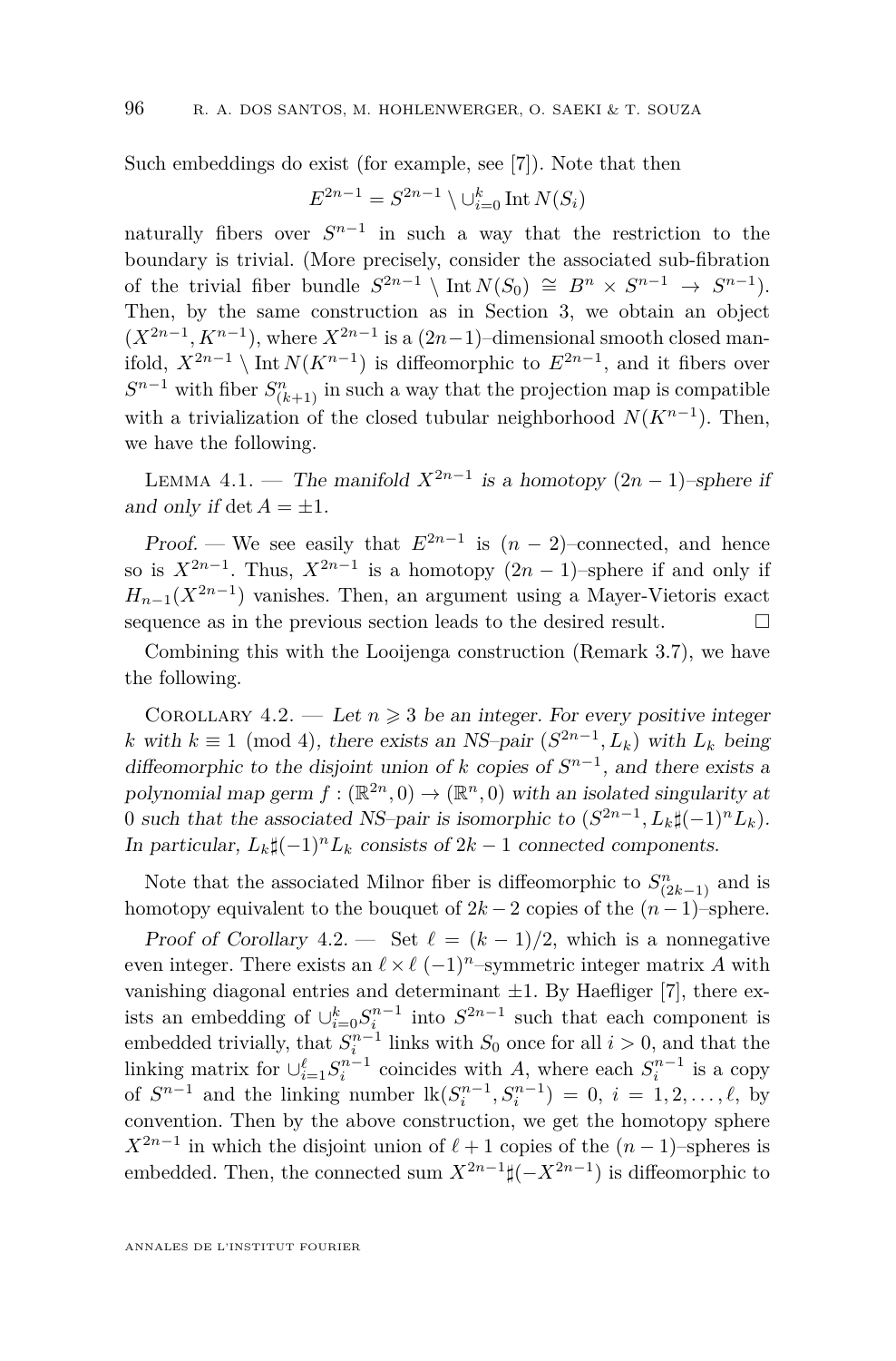$S^{2n-1}$  by [\[9\]](#page-21-10), since  $n \ge 3$ . Therefore, by the connected sum construction, we get an NS-pair  $(S^{2n-1}, L_k)$ , where  $L_k$  is diffeomorphic to the disjoint union of  $2\ell+1 = k$  copies of  $S^{n-1}$ . Then, applying Looijenga's construction, we get the desired conclusion.

#### **5. Bouquet theorems for real isolated singularities**

It is known that for a holomorphic function germ  $f: (\mathbb{C}^{n+1},0) \to (\mathbb{C},0)$ with an isolated singularity at the origin, the Milnor fiber  $F_f$  has the homotopy type of a bouquet (or a wedge) of *n*–dimensional spheres. For real polynomial map germs with an isolated singularity, we cannot expect, in general, such a bouquet theorem, which can be seen as follows.

By Zeeman's twist spinning construction [\[21\]](#page-22-6), one can construct an NS– pair  $(S^4, K^2)$  such that the fundamental group of the fiber is not a free group. Then Looijenga's construction leads to a non-trivial polynomial map germ  $(\mathbb{R}^5,0) \to (\mathbb{R}^2,0)$  with an isolated singularity at the origin such that the Milnor fiber does not have a free fundamental group. Consequently, the Milnor fiber is not homotopy equivalent to a bouquet of spheres.

Remark  $5.1$ . In the following, in order to get examples in higher dimensions, we use the spinning construction due to Artin [\[1\]](#page-21-11). For completeness, let us recall the construction. Let  $(S^m, K^k)$  be an NS-pair with  $K^k \neq \emptyset$  and  $\pi : S^m \setminus K^k \to S^{m-k-1}$  the associated fibration. We denote the fiber of the fibration  $S^m \setminus \text{Int } N(K^k) \to S^{m-k-1}$  by  $F^{k+1}$ , where  $N(K^k)$ is the closed tubular neighborhood of  $K^k$  in  $S^m$ . We take a point  $q \in K^k$ and a small *m*-disk neighborhood *D* in  $S<sup>m</sup>$  such that  $(D, D \cap K<sup>k</sup>)$  is diffeomorphic to the standard disk pair  $(D^m, D^k)$  and that  $\pi$  restricted to  $D \setminus (D \cap K^k)$  is equivalent to the standard fibration  $D^m \setminus D^k \to S^{m-k-1}$ . Then, we consider the quotient space of  $(S^m \setminus \text{Int } D, K^k \setminus (\text{Int } D \cap K^k)) \times S^1$ , where for each  $x \in \partial D$ , the points of the form  $(x, t)$  are identified to a point for all *t*. This kind of a construction is called the spinning. The resulting pair gives  $(S^{m+1}, \tilde{K}^{k+1})$ , where  $\tilde{K}^{k+1}$  is a smoothly embedded submanifold of  $S^{m+1}$  of dimension  $k+1$ . By construction, there exists a fibration  $\widetilde{\pi}: S^{m+1} \setminus K^{k+1} \to S^{m-k-1}$  which restricts to  $\pi$  on  $(S^m \setminus (\text{Int } D \cup K^k)) \times \{t\}$ <br>for soch  $t \in S^1$ . It is straightforward to see that  $(S^{m+1} \widetilde{K}^{k+1})$  is an NS for each  $t \in S^1$ . It is straightforward to see that  $(S^{m+1}, \tilde{K}^{k+1})$  is an NS– pair. We call it the spun of the NS-pair  $(S^m, K^k)$ . Note that the fiber  $F^{k+2}$  of the fibration  $S^{m+1} \setminus \text{Int } N(K^{k+1}) \to S^{m-k-1}$  is diffeomorphic to the  $(k+2)$ -dimensional manifold obtained from  $F^{k+1} \times S^1$  by identifying, for each  $x \in \Delta^k$ , the points of the form  $(x, t)$  to a point for all *t*, where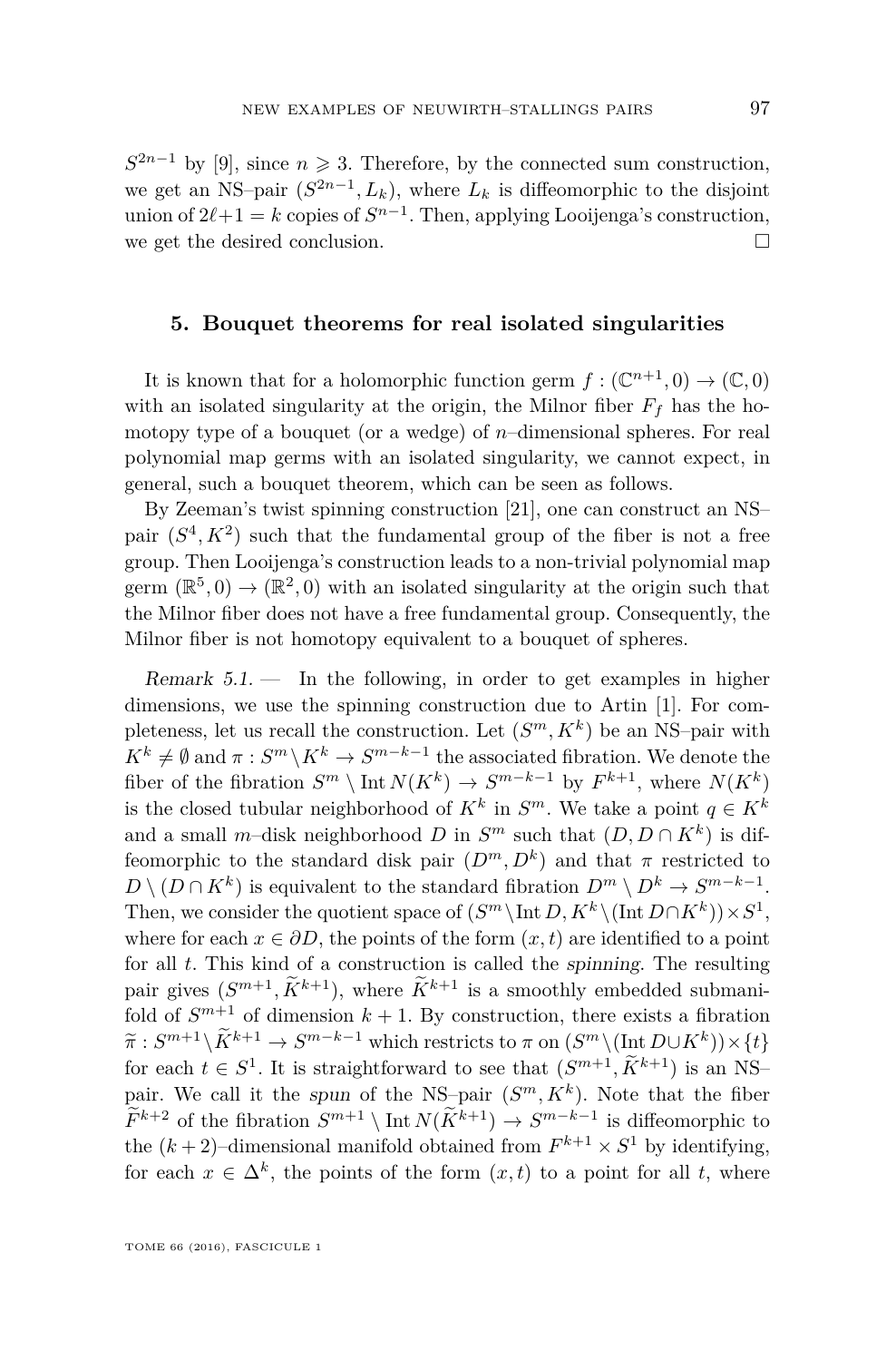∆*<sup>k</sup>* is a *k*–dimensional disk embedded in *∂Fk*+1 (near *q*). Note that the fundamental groups of  $S^m \setminus K^k$  and  $S^{m+1} \setminus K^{k+1}$  are isomorphic, and that  $F^{k+1}$  and  $F^{k+2}$  also have isomorphic fundamental groups.

Let  $(S<sup>4</sup>, K<sup>2</sup>)$  be an NS-pair such that the fiber has non-free fundamental group. Then, applying once the spinning construction explained above to  $(S<sup>4</sup>, K<sup>2</sup>)$ , one gets a non-trivial example in dimension  $(6, 2)$  such that the Milnor fiber is not homotopy equivalent to a bouquet of spheres. Performing such procedures inductively one can construct examples in all pairs of dimensions  $(n, 2)$ ,  $n \geq 5$ , such that the Milnor fiber is not homotopy equivalent to a bouquet of spheres.

In this section we give sufficient conditions to guarantee that the real Milnor fiber is homotopy equivalent to a bouquet of spheres of the same dimension, or of different dimensions.

Throughout this section we consider  $f : (\mathbb{R}^n, 0) \to (\mathbb{R}^p, 0), n > p \geq 2$ , a polynomial map germ with an isolated singularity at the origin and the Milnor fibration (the "Milnor tube"),

$$
f: f^{-1}(S^{p-1}_{\delta})\cap D^n_{\varepsilon}\to S^{p-1}_{\delta},
$$

where  $0 < \delta \ll \varepsilon \ll 1$ . We denote by  $F_f$  its fiber and by  $\beta_j = \text{rank } H_j(F_f)$ its *j*–th Betti number.

Consider  $\pi$  :  $(\mathbb{R}^p, 0) \to (\mathbb{R}^{p-1}, 0), p \geq 3$ , the germ of the canonical projection. Clearly, the composition map germ  $G = \pi \circ f : (\mathbb{R}^n, 0) \to$  $(\mathbb{R}^{p-1},0)$  also has an isolated singularity at the origin and thus we have two fibrations:

$$
f: f^{-1}(S_{\delta}^{p-1}) \cap D_{\varepsilon}^{n} \to S_{\delta}^{p-1},
$$

and

$$
G: G^{-1}(S^{p-2}_{\delta})\cap D^n_{\varepsilon}\to S^{p-2}_{\delta}.
$$

In [\[4\]](#page-21-12) it was shown the relationship between the Milnor fibers  $F_f$  and  $F_G$ . It is worth pointing out that the results in [\[4\]](#page-21-12) hold in a more general setting which includes the case of non-isolated singularities. Nevertheless, in the special case of an isolated singularity, it provides a positive answer to a conjecture stated by Milnor in [\[12,](#page-21-0) p. 100] as follows:

<span id="page-16-0"></span>THEOREM 5.2 ([\[4\]](#page-21-12)). — Let  $f : (\mathbb{R}^n, 0) \to (\mathbb{R}^p, 0), n > p \geq 2$ , be a polynomial map germ with an isolated singularity at the origin and set  $G =$  $\pi \circ f : (\mathbb{R}^n, 0) \to (\mathbb{R}^{p-1}, 0)$ . Then, the Milnor fiber  $F_G$  of *G* is homeomorphic to  $F_f \times [0,1]$ , where for  $p = 2$  the Milnor fiber of *G* is, by definition, the intersection of a sufficiently small closed ball centered at the origin and the inverse image of a regular value sufficiently close to the origin. In particular, the Milnor fibers  $F_f$  and  $F_G$  have the same homotopy type.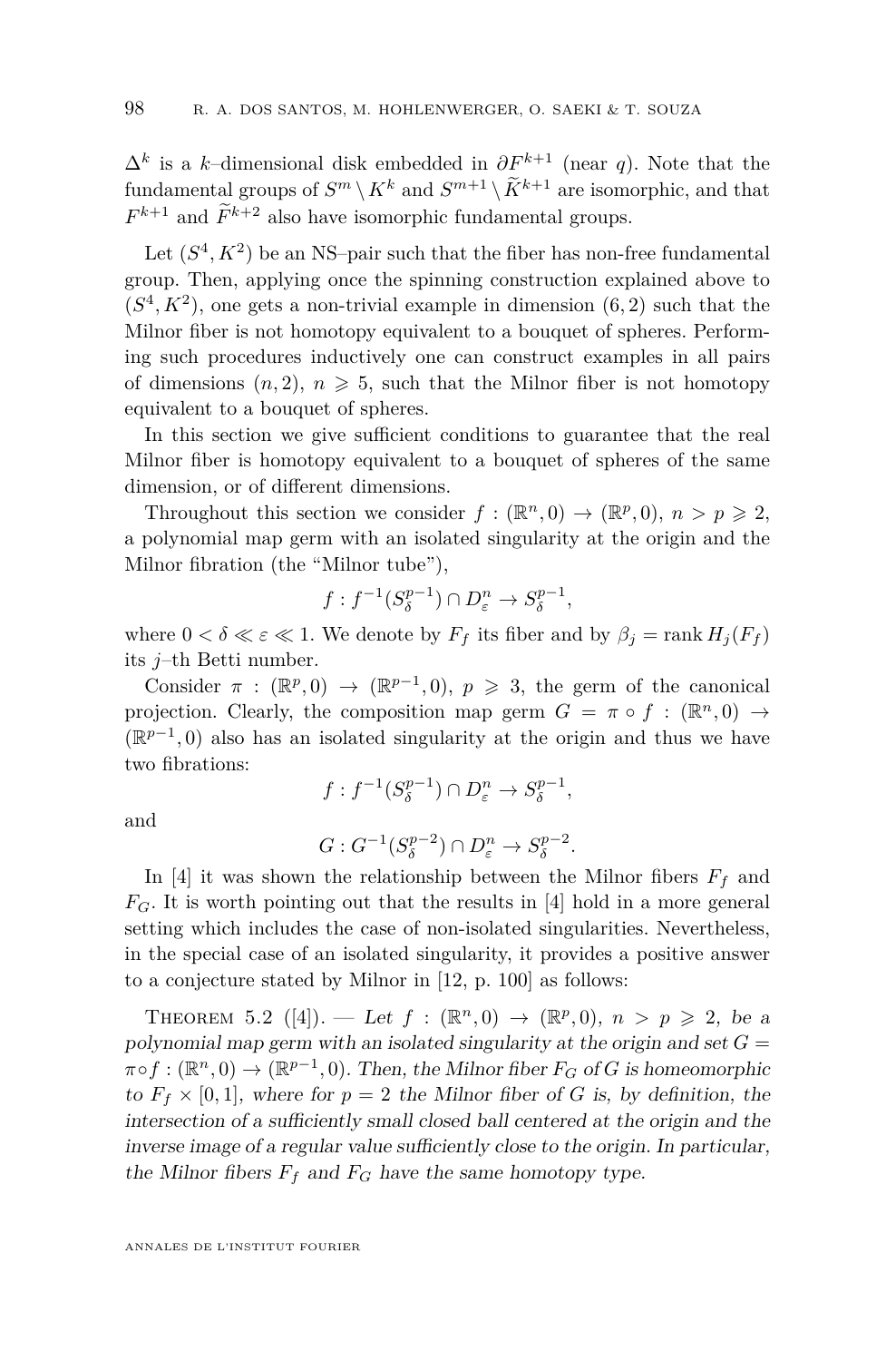In [\[12,](#page-21-0) Chapter 11], Milnor provided information concerning the topology of the fiber  $F_f$ . It was proved in Lemma 11.4 that if  $n < 2(p-1)$ , then the Milnor fiber is necessarily contractible. It also follows from the first paragraph of the proof that for  $n > p \geq 2$  in general, if the link is not empty, then the fiber  $F_f$  is  $(p-2)$ –connected, i.e.,  $\pi_i(F_f) = 0$ ,  $i = 0, 1, ..., p-2$ .

In [\[15\]](#page-22-4) the authors proved formulae relating the Euler characteristic of the Milnor fiber and the topological degree of the gradient mapping of the coordinate functions, which extends Milnor's formula for complex function germs with an isolated singularity (see [\[12,](#page-21-0) p. 64]) and Khimshiashvili's formula [\[10\]](#page-21-13) for isolated singularity real analytic function germs, as follows.

<span id="page-17-0"></span>THEOREM 5.3 ([\[15\]](#page-22-4)). — Let  $f : (\mathbb{R}^n, 0) \to (\mathbb{R}^p, 0), n > p \ge 2$ , be a polynomial map germ with an isolated singularity at the origin, and consider

$$
f(x) = (f_1(x), f_2(x), \dots, f_p(x)),
$$

an arbitrary representative of the germ. Denote  $\mathbf{b}y \, \text{deg}_{0}(\nabla f_i(x))$ , for  $i = 1, 2, \ldots, p$ , the topological degree of the map  $\varepsilon \frac{\nabla f_i}{\|\nabla f_i\|}$  $\frac{\nabla f_i}{\|\nabla f_i\|}: S_{\varepsilon}^{n-1} \to S_{\varepsilon}^{n-1},$ for  $\varepsilon > 0$  small enough.

(i) If *n* is even, then  $\chi(F_f) = 1 - \deg_0 \nabla f_1$ . Moreover, we have

$$
\deg_0 \nabla f_1 = \deg_0 \nabla f_2 = \cdots = \deg_0 \nabla f_p.
$$

(ii) If *n* is odd, then  $\chi(F_f) = 1$ . Moreover, we have  $\deg_0 \nabla f_i = 0$  for  $i = 1, 2, \ldots, p.$ 

In particular, from item (ii) above it follows that if the source space is odd-dimensional, then the fiber can never be homotopy equivalent to a bouquet of a positive number of spheres of the same dimension.

In the following subsections, we consider the dimension pairs  $(2n, n)$  and  $(2n+1,n)$ , and study conditions for a Milnor fiber to have the homotopy type of a bouquet of spheres. We also study the dimension pairs (2*n, p*) and  $(2n+1, p)$  with  $2 \leq p \leq n$  using the composition with a projection.

#### **5.1.** The case of  $(\mathbb{R}^{2n}, 0) \to (\mathbb{R}^{n}, 0)$

Consider  $f: (\mathbb{R}^{2n}, 0) \to (\mathbb{R}^{n}, 0), n \geq 2$ , a polynomial map germ with an isolated singularity at the origin. Note that  $S^{2n-1}$  does not smoothly fiber over  $S^{n-1}$ . Hence, in this case  $F_f$  is an *n*-dimensional compact orientable manifold with non-empty boundary and  $\pi_i(F_f) = 0$  for  $i = 0, 1, \ldots, n-2$ . Since  $\partial F_f \neq \emptyset$ , we have  $H_n(F_f) = 0$ . Moreover, since  $F_f$  is orientable, the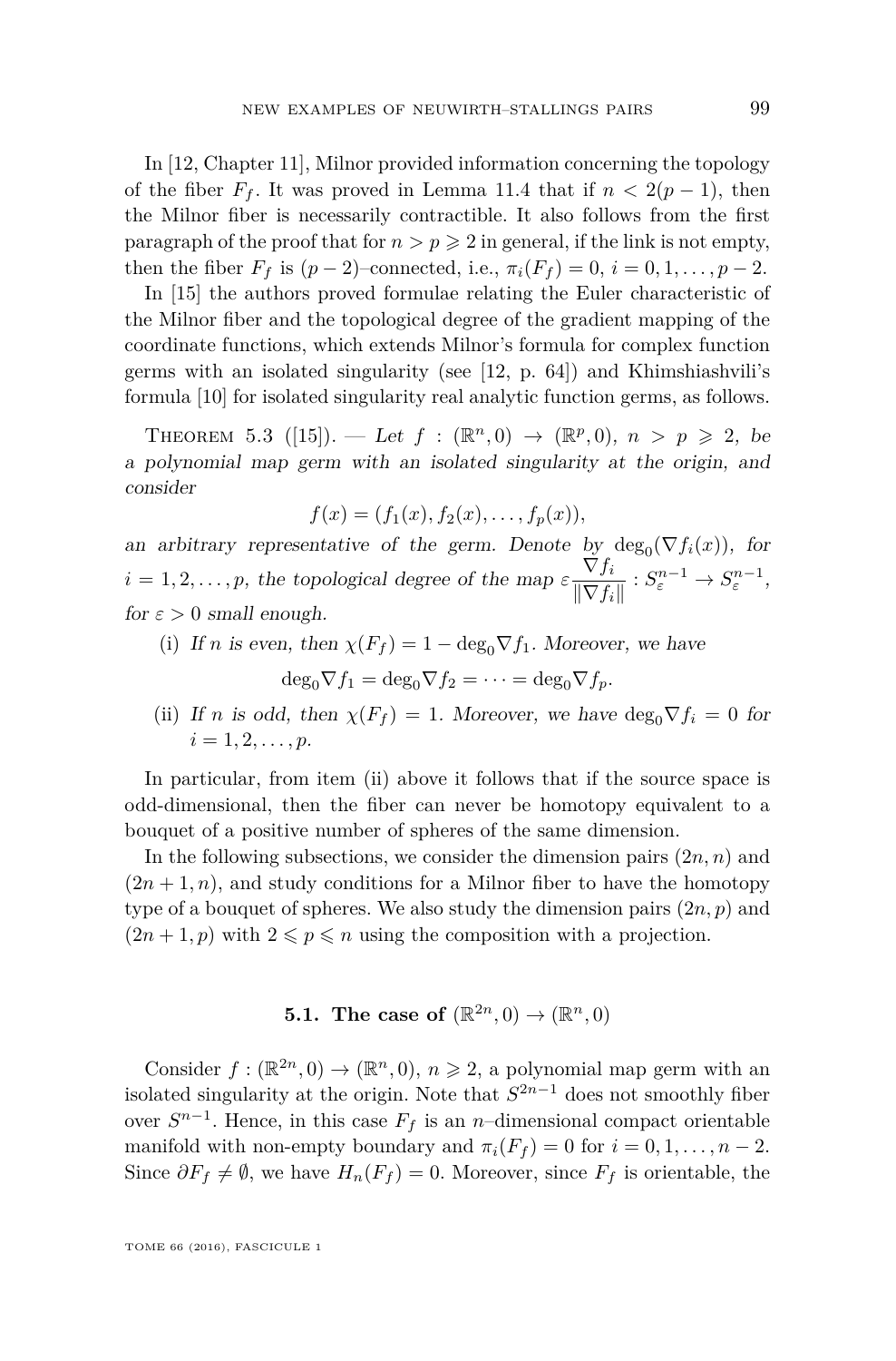homology  $H_{n-1}(F_f)$  is torsion free. Then, by Theorem [5.3,](#page-17-0) item (i), we have  $\beta_{n-1} = (-1)^n \text{deg}_0(\nabla f_1)$ . (Recall that, as mentioned earlier in this section,  $\beta_i$  denotes the Betti number rank  $H_i(F_f)$  for each *j*.)

Furthermore, in the special case  $n = 2$ , the fibers are compact connected surfaces with non-empty boundary, so that they have the homotopy type of a bouquet of 1–dimensional spheres (circles). Furthermore, for  $n = 3$ , we have seen in Section [2](#page-4-0) that the fibers are diffeomorphic to  $S^3_{(k+1)}$  for some non-negative integer *k*, and hence they are homotopy equivalent to a bouquet of 2–spheres. Therefore, we may assume that  $n \geq 4$ . Note that if  $\deg_0(\nabla f_1) = 0$ , then the Milnor fiber is contractible.

It follows from the Hurewicz theorem that the Hurewicz homomorphism

$$
\rho_{n-1} : \pi_{n-1}(F_f) \to H_{n-1}(F_f) \cong \mathbb{Z}^{\beta_{n-1}}
$$

is an isomorphism. Then, for each generator  $\gamma_i \in H_{n-1}(F_f) \cong \mathbb{Z}^{\beta_{n-1}}$  there exists a continuous map  $\varphi_i: S^{n-1} \to F_f$ ,  $i = 1, 2, \ldots, \beta_{n-1}$ , such that  $\gamma_i = \rho_{n-1}([\varphi_i]) = (\varphi_i)_*([S^{n-1}])$ , where  $[S^{n-1}] \in H_{n-1}(S^{n-1}) \cong \mathbb{Z}$  is the fundamental class (given by the natural orientation of  $S^{n-1}$ ). Therefore, we have the continuous map

$$
\varphi : \bigvee^{\beta_{n-1}} S^{n-1} \to F_f
$$

obtained by the wedge of the maps  $\varphi_i: S^{n-1} \to F_f$ , for  $i = 1, 2, \ldots, \beta_{n-1}$ , which is a homotopy equivalence by the Whitehead theorem.

Thus we have proved the following:

<span id="page-18-0"></span>PROPOSITION 5.4. — Let  $f : (\mathbb{R}^{2n}, 0) \to (\mathbb{R}^{n}, 0)$  be a polynomial map germ with an isolated singularity at the origin,  $n \ge 2$ . Given  $f(x) =$  $(f_1(x), f_2(x), \ldots, f_n(x))$ , a representative of the germ f, we have the following.

- (i)  $\beta_{n-1} = (-1)^n \text{deg}_0(\nabla f_1).$
- (ii) The Milnor fiber  $F_f$  has the homotopy type of a bouquet of  $(n-1)$  dimensional spheres

$$
\bigvee^{\beta_{n-1}} S^{n-1},
$$

where it means a point when  $\beta_{n-1} = 0$ .

For  $n \geq 4$ , it follows from Theorem [1.5,](#page-3-0) item (c), that in all pairs of dimensions  $(2n, n)$  there exist non-trivial examples. However, these nontrivial examples due to Church–Lamotke [\[3\]](#page-21-2) have contractible Milnor fibers (with non-simply connected links). On the other hand, according to our construction in Section [4](#page-13-0) together with Theorem [5.2,](#page-16-0) we get the following.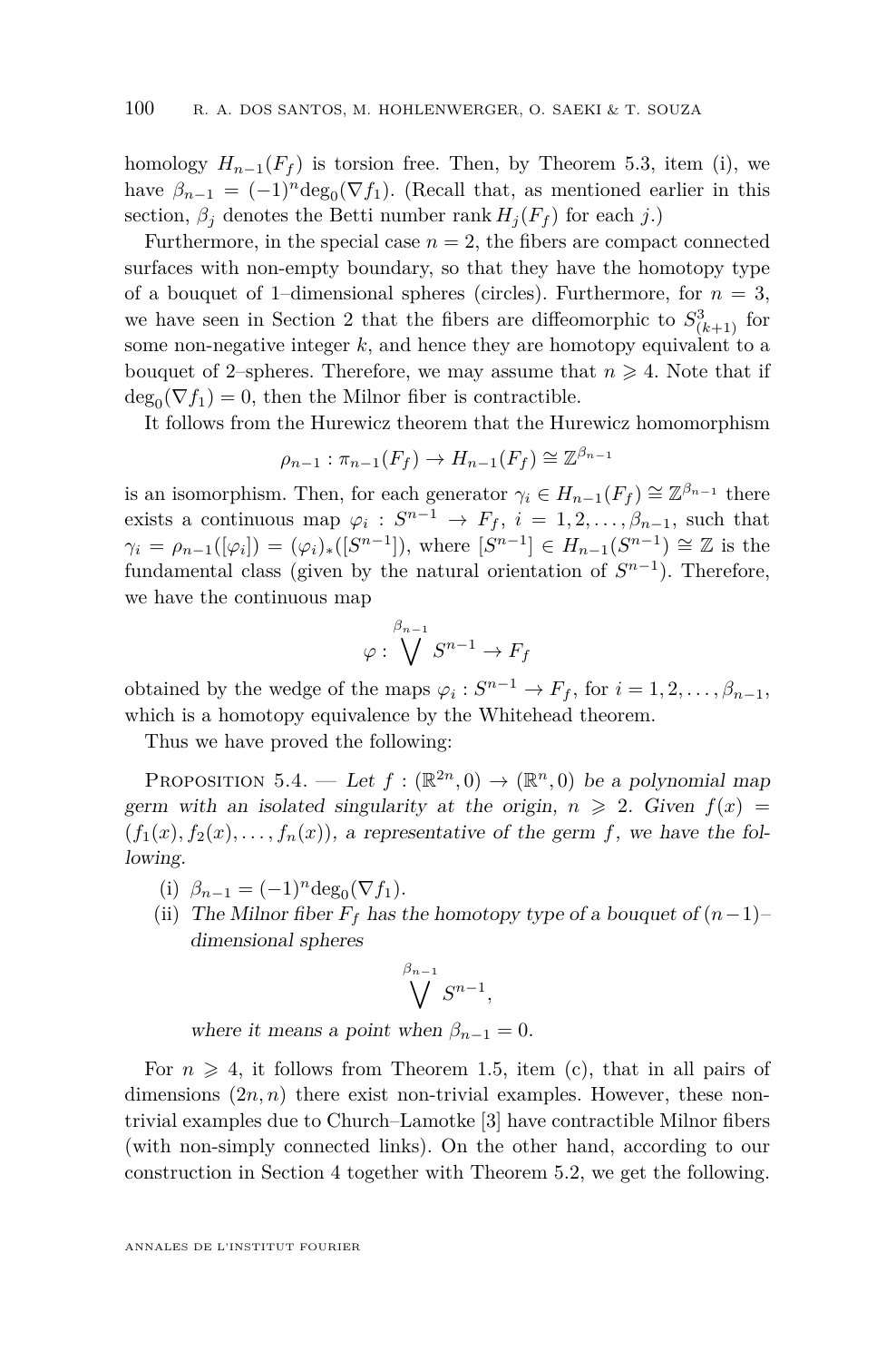COROLLARY 5.5. — For each pair of dimensions  $(2n, p)$ ,  $2 \leq p \leq n$ , there exists a real isolated singularity polynomial map germ  $(\mathbb{R}^{2n},0) \rightarrow$  $(\mathbb{R}^p, 0)$  such that the Milnor fiber is, up to homotopy, a bouquet of  $(n-1)$ − dimensional spheres with the number of spheres equal to  $|\text{deg}_{0}(\nabla f_{1})| > 0$ , where  $f(x) = (f_1(x), f_2(x), \ldots, f_p(x)).$ 

#### **5.2.** The case of  $(\mathbb{R}^{2n+1}, 0) \to (\mathbb{R}^n, 0)$

Consider now  $f : (\mathbb{R}^{2n+1}, 0) \to (\mathbb{R}^n, 0), n \geq 3$ , a polynomial map germ with an isolated singularity at the origin. In this case, the Milnor fiber  $F_f$  is an  $(n+1)$ –dimensional compact orientable manifold with non-empty boundary and is  $(n-2)$ –connected. Then,  $H_{n+1}(F_f) = 0$ ,  $H_n(F_f)$  is torsion free and, by Theorem [5.3,](#page-17-0)  $\beta_n = \beta_{n-1}$ . Suppose that  $H_{n-1}(F_f)$  is torsion free. Then, we have  $H_{n-1}(F_f) \cong \mathbb{Z}^{\beta_{n-1}} \cong H_n(F_f)$ . By Hurewicz theorem, the Hurewicz homomorphisms

$$
\rho_{n-1} : \pi_{n-1}(F_f) \to H_{n-1}(F_f) \cong \mathbb{Z}^{\beta_{n-1}}
$$

and

$$
\rho_n : \pi_n(F_f) \to H_n(F_f) \cong \mathbb{Z}^{\beta_{n-1}}
$$

are surjective. Then, by an argument similar to that used in the case  $(2n, n)$ , we can construct a homotopy equivalence

$$
\varphi : \left(\bigvee^{\beta_{n-1}} S^{n-1}\right) \vee \left(\bigvee^{\beta_n} S^n\right) \to F_f.
$$

Thus, we have proved the following result.

<span id="page-19-0"></span>PROPOSITION 5.6. — Let  $f : (\mathbb{R}^{2n+1}, 0) \to (\mathbb{R}^n, 0), n \geq 3$ , be a real isolated singularity polynomial map germ. Then, the  $(n-1)-th$  homology  $H_{n-1}(F_f)$  of the Milnor fiber is torsion free if and only if  $F_f$  has the homotopy type of a bouquet of spheres of the form

$$
\left(\bigvee^{\beta_{n-1}} S^{n-1}\right) \vee \left(\bigvee^{\beta_{n-1}} S^{n}\right) = \bigvee^{\beta_{n-1}} (S^{n-1} \vee S^{n}),
$$

where it means a point when  $\beta_{n-1} = 0$ .

According to our construction in Section [4](#page-13-0) together with Theorem [5.2](#page-16-0) again, we get the following.

TOME 66 (2016), FASCICULE 1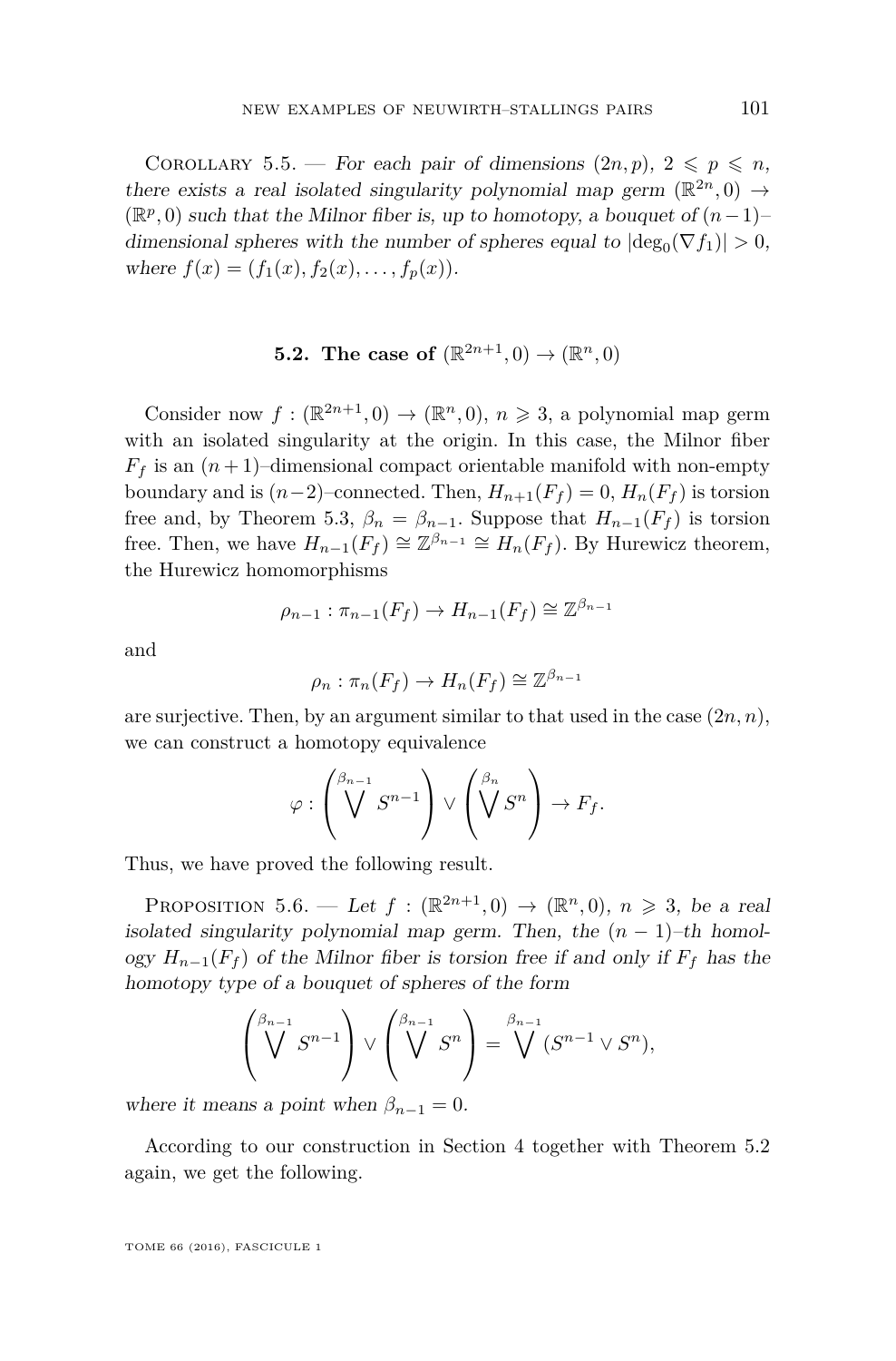COROLLARY 5.7. — For each pair of dimensions  $(2n+1, p)$ ,  $2 \leq p \leq n$ , there exists a real isolated singularity polynomial map germ  $(\mathbb{R}^{2n+1}, 0) \rightarrow$ ( $\mathbb{R}^p, 0$ ) such that the Milnor fiber is, up to homotopy, a bouquet of  $\ell$  copies of the *n*–dimensional sphere and  $\ell$  copies of the  $(n-1)$ –dimensional sphere with  $\ell > 0$ .

Proof. — For  $n \geq 3$ , this is a consequence of Proposition [5.6.](#page-19-0) For  $n = 2$ , we start with a non-trivial fibered knot  $(S^3, K)$ . Then, its spun  $(S^4, K)$  is a non-trivial fibered 2–knot, and its fiber is obtained by spinning a positive genus surface with boundary. Therefore, the fiber of  $(S^4, K)$  has the homotopy type of a bouquet of a positive number of circles and 2–spheres. This completes the proof.

#### **5.3. Application to** *k***–stairs maps**

Given a polynomial map germ  $f : (\mathbb{R}^n, 0) \to (\mathbb{R}^q, 0), n \geqslant q \geqslant 1$ , with an isolated singularity at the origin, we say that a map germ  $F : (\mathbb{R}^n, 0) \to$  $(\mathbb{R}^p, 0), 1 \leq q \leq p$ , is a  $(p - q)$ -stairs map for *f* if there exist germs of polynomial functions  $g_j : (\mathbb{R}^n, 0) \to (\mathbb{R}, 0), q+1 \leq j \leq p$ , such that  $F(x) = (f(x), g_{q+1}(x), g_{q+2}(x), \ldots, g_p(x))$  has an isolated singularity at the origin. If  $p = q$ , then by definition, we have  $F(x) = f(x)$  and f is its own 0–stairs map.

COROLLARY 5.8. - Let  $f : (\mathbb{R}^n, 0) \to (\mathbb{R}^p, 0), n/2 \geq p \geq 2$ , be a polynomial map germ with an isolated singularity at the origin. Then we have the following.

- (i) If *n* is even and *f* admits a  $(n/2 p)$ –stairs map, then the Milnor fiber is homotopy equivalent to a bouquet of (*n/*2−1)–dimensional spheres.
- (ii) Suppose *n* is odd and  $H_k(F_f)$  is torsion free for  $k = (n-1)/2 1$ , where  $F_f$  denotes the Milnor fiber. If  $f$  admits a  $((n-1)/2-p)$ –stairs map, then the Milnor fiber is homotopy equivalent to a bouquet of  $k$ – and  $(k + 1)$ –dimensional spheres, where the numbers of spheres are the same.

Proof. — Just apply Propositions [5.4,](#page-18-0) [5.6,](#page-19-0) and Theorem [5.2.](#page-16-0)  $\Box$ 

We do not know whether or not the bouquet structure in the fiber characterizes the existence of such *k*–stairs maps for  $k \geq 1$ .

ANNALES DE L'INSTITUT FOURIER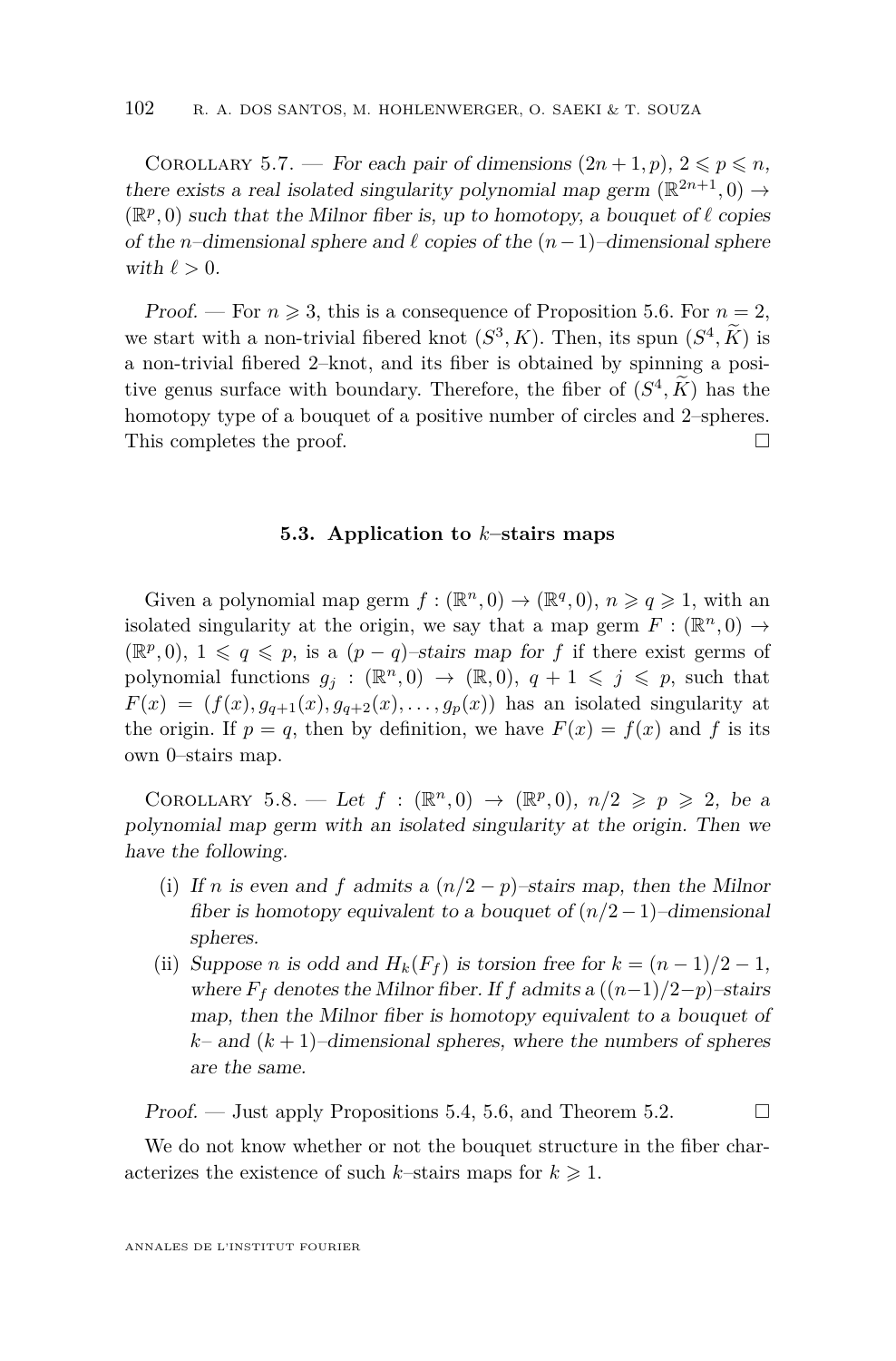#### **Acknowledgements**

The authors would like to express their sincere gratitude to Edivaldo Lopes dos Santos and Denise de Mattos for stimulating discussions and invaluable comments. They would also like to thank Louis Funar for his important comments and discussions.

The first author would like to thank very much the Fapesp grant 2013/23443-5 and CNPq/PQ-2 309819/2012-1. The second author would like to thank very much all Fapesp support given during the development of the PhD project, grant number 2012/12972-4. The third author has been supported in part by JSPS KAKENHI Grant Number 23244008, 23654028. The fourth author would like to thank CNPq/PDJ grant 502638/2012-5 during the post-doc in ICMC/USP.

#### BIBLIOGRAPHY

- <span id="page-21-11"></span>[1] E. Artin, "Zur Isotopie zweidimensionaler Flächen im *R*4", Abh. Math. Sem. Univ. Hamburg **4** (1925), no. 1, p. 174-177.
- <span id="page-21-6"></span>[2] J. CERF, Sur les difféomorphismes de la sphère de dimension trois (Γ<sub>4</sub> = 0), Lecture Notes in Mathematics, No. 53, Springer-Verlag, Berlin-New York, 1968, xii+133 pages.
- <span id="page-21-2"></span>[3] P. T. CHURCH  $&$  K. LAMOTKE, "Non-trivial polynomial isolated singularities", Nederl. Akad. Wetensch. Proc. Ser. A **78**=Indag. Math. **37** (1975), p. 149-154.
- <span id="page-21-12"></span>[4] N. Dutertre & R. N. Araújo dos Santos, "Topology of real Milnor fibration for non-isolated singularities", <http://arxiv.org/abs/1211.6233>, 2012.
- <span id="page-21-8"></span>[5] E. R. Fadell & S. Y. Husseini, Geometry and topology of configuration spaces, Springer Monographs in Mathematics, Springer-Verlag, Berlin, 2001, xvi+313 pages.
- <span id="page-21-3"></span>[6] L. Funar, "Global classification of isolated singularities in dimensions (4*,* 3) and (8*,* 5)", Ann. Sc. Norm. Super. Pisa Cl. Sci. (5) **10** (2011), no. 4, p. 819-861.
- <span id="page-21-9"></span>[7] A. HAEFLIGER, "Differentiable links", Topology **1** (1962), no. 3, p. 241-244.
- <span id="page-21-5"></span>[8] A. E. HATCHER, "A proof of the Smale conjecture,  $\text{Diff}(S^3) \simeq \text{O}(4)$ ", Ann. of Math. (2) **117** (1983), no. 3, p. 553-607.
- <span id="page-21-10"></span>[9] M. A. Kervaire & J. W. Milnor, "Groups of homotopy spheres. I", Ann. of Math. (2) **77** (1963), no. 3, p. 504-537.
- <span id="page-21-13"></span>[10] G. N. Khimshiashvili, "The local degree of a smooth mapping", Sakharth. SSR Mecn. Akad. Moambe **85** (1977), no. 2, p. 309-312.
- <span id="page-21-1"></span>[11] E. Looijenga, "A note on polynomial isolated singularities", Nederl. Akad. Wetensch. Proc. Ser. A **74**=Indag. Math. **33** (1971), p. 418-421.
- <span id="page-21-0"></span>[12] J. Milnor, Singular points of complex hypersurfaces, Annals of Mathematics Studies, No. 61, Princeton University Press, Princeton, N.J., 1968, iii+122 pages.
- <span id="page-21-4"></span>[13] ——— , "Differential topology forty-six years later", Notices Amer. Math. Soc. **58** (2011), p. 804-809.
- <span id="page-21-7"></span>[14] R. S. Palais, "Local triviality of the restriction map for embeddings", Comment. Math. Helv. **34** (1960), no. 1, p. 305-312.